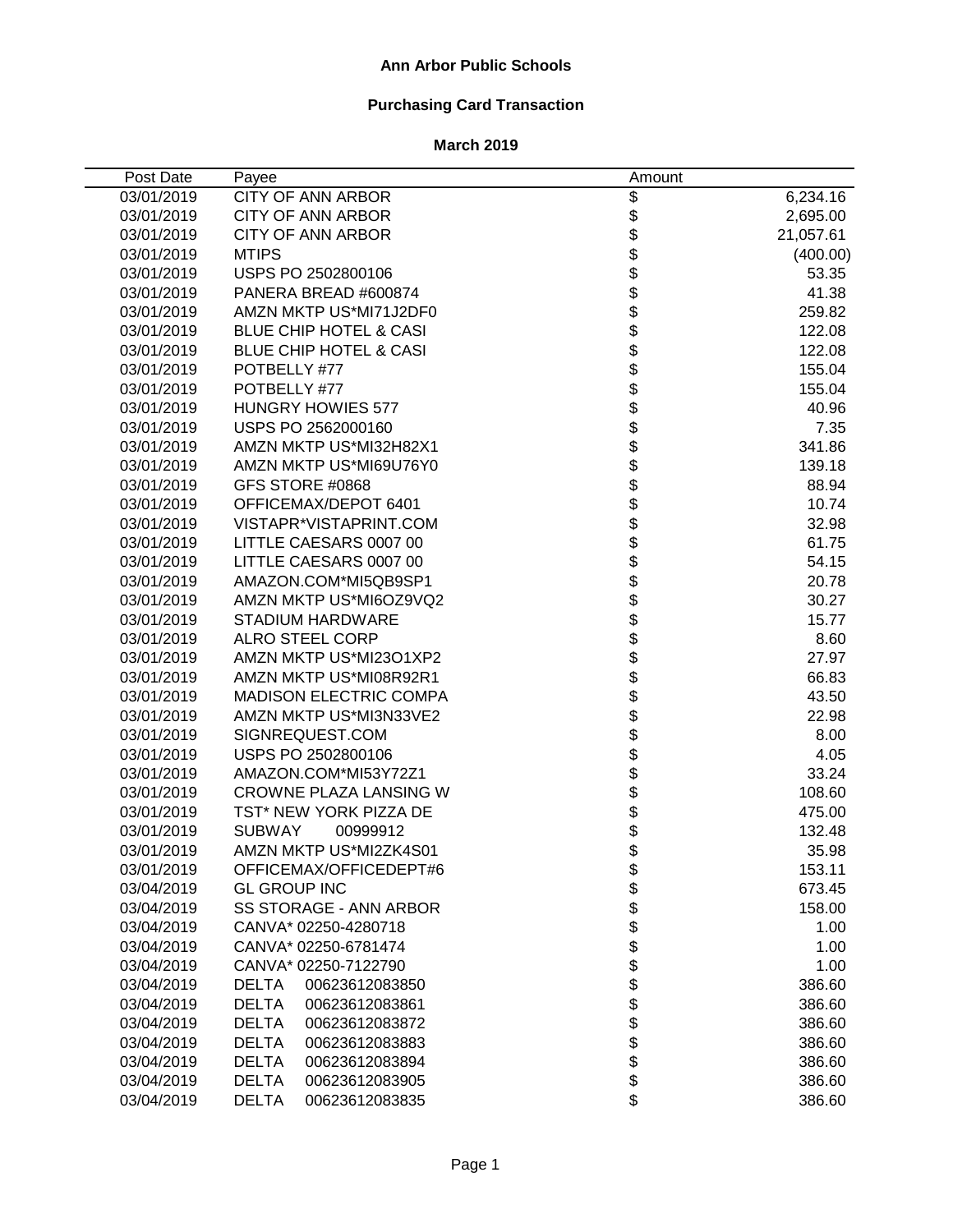| 03/04/2019 | <b>DELTA</b><br>00623612083846    | \$                           | 386.60    |
|------------|-----------------------------------|------------------------------|-----------|
| 03/04/2019 | <b>TARGET</b><br>00009225         |                              | 25.97     |
| 03/04/2019 | DROPBOX*M332H9J5L1RV              |                              | 99.00     |
| 03/04/2019 | <b>AMAZON WEB SERVICES</b>        |                              | 9.44      |
| 03/04/2019 | AMZN MKTP US*MI7N67KK1            |                              | 179.98    |
| 03/04/2019 | <b>INDEED</b>                     |                              | 5.00      |
| 03/04/2019 | POTBELLY #77                      |                              | (155.04)  |
| 03/04/2019 | TARGET.COM *                      |                              | 101.76    |
| 03/04/2019 | TARGET.COM *                      |                              | 50.88     |
| 03/04/2019 | AMZN MKTP US*MI7NA8HT2            |                              | 219.74    |
| 03/04/2019 | SHOPKEEP.COM INC.                 |                              | 108.00    |
| 03/04/2019 | MHE*MCGRAW-HILL ECOMM             |                              | 825.00    |
| 03/04/2019 | <b>MICHIGAN OPERA THEATRE</b>     |                              | 400.00    |
| 03/04/2019 | AMZN MKTP US*MI2OC8X32            |                              | 49.00     |
| 03/04/2019 | AMZN MKTP US*MI1CN5512            |                              | 27.99     |
| 03/04/2019 | <b>TWITTER ONLINE ADS</b>         |                              | 12.00     |
| 03/04/2019 | AMZN MKTP US*MI5NA8K30            |                              | 53.58     |
| 03/04/2019 | <b>MACUL</b>                      |                              | 179.00    |
| 03/04/2019 | INT*IN *DUMMIES ON THE            |                              | 45.00     |
| 03/04/2019 | MI MUSEUM ADMISSIONS              |                              | 152.00    |
| 03/04/2019 | JIFFYSHIRTS.COM                   |                              | 402.82    |
| 03/04/2019 | <b>MF ATHLETIC &amp; PERFORM</b>  |                              | 584.00    |
| 03/04/2019 | <b>MADISON ELECTRIC COMPA</b>     |                              | 263.35    |
| 03/04/2019 | JOANN STORES #176                 |                              | 295.78    |
| 03/04/2019 | JOANN STORES #176                 |                              | 128.10    |
| 03/04/2019 | JOANN STORES #176                 |                              | (128.10)  |
| 03/04/2019 | JOANN STORES #176                 |                              | (57.92)   |
| 03/04/2019 | JOANN STORES #176                 |                              | 49.98     |
| 03/04/2019 | PET SUPPLIES PLUS #16             |                              | 2,662.12  |
| 03/04/2019 | AMAZON.COM*MI20W35S2              |                              | 243.29    |
| 03/04/2019 | INT*IN *DUMMIES ON THE            |                              | 270.00    |
| 03/04/2019 | AHMOS - DEXTER INC                |                              | 47.67     |
| 03/04/2019 | NASCO FORT ATKINSON               |                              | 59.51     |
| 03/04/2019 | LITTLE CAESARS 0007 00            |                              | 44.10     |
| 03/04/2019 | MEIJER INC #64<br>Q <sub>01</sub> |                              | 11.98     |
| 03/04/2019 | <b>DJ CONLEY ASSOCIATES I</b>     |                              | 36.56     |
| 03/04/2019 | <b>GRAINGER</b>                   | \$                           | 74.72     |
| 03/04/2019 | <b>DJ CONLEY ASSOCIATES I</b>     |                              | 261.95    |
| 03/04/2019 | <b>CAPP USA</b>                   |                              | 901.64    |
| 03/04/2019 | <b>BOILERS CONTROLS &amp; EQU</b> |                              | 214.27    |
| 03/04/2019 | <b>DJ CONLEY ASSOCIATES I</b>     |                              | 489.93    |
| 03/04/2019 | <b>BOILERS CONTROLS &amp; EQU</b> |                              | 2,534.26  |
| 03/04/2019 | LITTLE CAESARS 0007 00            |                              | 80.35     |
| 03/05/2019 | AMZN MKTP US*MI3WO07F0            |                              | 9.70      |
| 03/05/2019 | <b>EDUCATION WEEK</b>             |                              | 44.00     |
| 03/05/2019 | <b>TRAVEL INSURANCE POLIC</b>     | \$\$\$\$\$\$\$\$\$\$\$\$\$\$ | 201.04    |
| 03/05/2019 | FEMA NFIP FLOOD INSURA            |                              | 13,825.00 |
| 03/05/2019 | ARC - MI MADISON HGTS             |                              | 75.00     |
| 03/05/2019 | MODERN BUILDERS SUPPLY            |                              | 675.91    |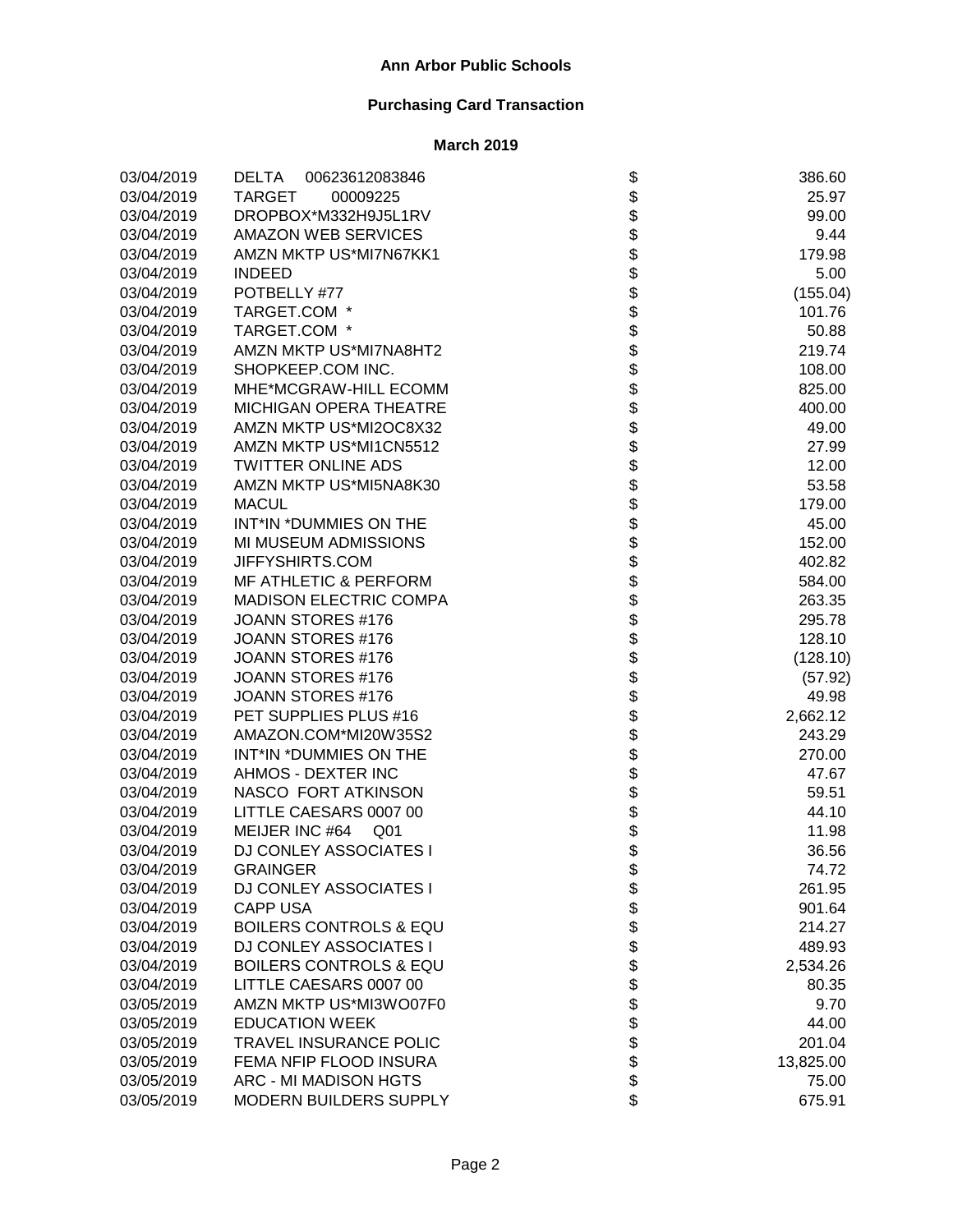| 03/05/2019 | <b>OTHERWORLDCOMACSALES</b>       |                    | 160.74   |
|------------|-----------------------------------|--------------------|----------|
| 03/05/2019 | PANERA BREAD #600874              |                    | 42.65    |
| 03/05/2019 | AMZN MKTP US*MI4EC6KM0            |                    | 179.66   |
| 03/05/2019 | WILDLIFE SERVICES OF M            |                    | 200.00   |
| 03/05/2019 | AMZN MKTP US*MI7JI6UN1            |                    | 12.39    |
| 03/05/2019 | VISTAPR*VISTAPRINT.COM            |                    | (9.14)   |
| 03/05/2019 | VISTAPR*VISTAPRINT.COM            |                    | 161.61   |
| 03/05/2019 | INT*IN *DUMMIES ON THE            |                    | 90.00    |
| 03/05/2019 | <b>ACCURATE LABEL DESIGNS</b>     |                    | 111.95   |
| 03/05/2019 | <b>MADISON ELECTRIC COMPA</b>     |                    | 92.22    |
| 03/05/2019 | <b>MADISON ELECTRIC COMPA</b>     |                    | 41.67    |
| 03/05/2019 | <b>MADISON ELECTRIC COMPA</b>     |                    | 73.25    |
| 03/05/2019 | SCHOLASTIC READING CLU            |                    | 114.00   |
| 03/05/2019 | INT*IN *DUMMIES ON THE            |                    | 45.00    |
| 03/05/2019 | KIDDING AROUND YOGA               |                    | 134.98   |
| 03/05/2019 | AMZN MKTP US*MI3DA2760            |                    | 35.48    |
| 03/05/2019 | SSI*SCHOOL SPECIALTY              |                    | 229.33   |
| 03/05/2019 | MEIJER INC #64<br>Q <sub>01</sub> |                    | 95.88    |
| 03/05/2019 | <b>CURRENT ELECTRIC MOTOR</b>     |                    | 920.00   |
| 03/05/2019 | AMZN MKTP US*MI32V8BS2            |                    | 15.95    |
| 03/06/2019 | <b>MSU PAYMENTS</b>               |                    | 400.00   |
| 03/06/2019 | DATA RECOGNITION CORPO            |                    | 2,692.19 |
| 03/06/2019 | <b>TARGET</b><br>00006346         |                    | 27.73    |
| 03/06/2019 | FORESIGHT GROUP INC               |                    | 353.40   |
| 03/06/2019 | MICHIGAN AEYC                     |                    | 35.40    |
| 03/06/2019 | NATIONAL ALLIANCE FOR             |                    | 10.00    |
| 03/06/2019 | NATIONAL ALLIANCE FOR             |                    | 10.00    |
| 03/06/2019 | NATIONAL ALLIANCE FOR             |                    | 10.00    |
| 03/06/2019 | NATIONAL ALLIANCE FOR             |                    | 10.00    |
| 03/06/2019 | AMZN MKTP US*MI2PZ58N2            |                    | 372.90   |
| 03/06/2019 | SEFMD (SCIENCE FAIR)              |                    | 60.00    |
| 03/06/2019 | METRO DELIVERY INC                |                    | 66.96    |
| 03/06/2019 | 1102 DOMINOS PIZZA                |                    | 132.99   |
| 03/06/2019 | AMERICAN SCHOOL HEALTH            | \$                 | 165.00   |
| 03/06/2019 | AMZN MKTP US*MI2SC57J0            | \$<br>\$           | 84.99    |
| 03/06/2019 | AMZN MKTP US*MI1IJ5QX2            |                    | 77.89    |
| 03/06/2019 | AMZN MKTP US*MI2YW4UZ0            | \$                 | 6.99     |
| 03/06/2019 | AMZN MKTP US*MI0OB49J0            |                    | 35.00    |
| 03/06/2019 | AMAZON.COM*MI09B5WW1              |                    | 9.49     |
| 03/06/2019 | REVEL& ROLL RESTAURANT            |                    | 50.88    |
| 03/06/2019 | QUILL CORPORATION                 |                    | 5.99     |
| 03/06/2019 | <b>MADISON ELECTRIC COMPA</b>     |                    | 324.20   |
| 03/06/2019 | AMZN MKTP US*MI4JL3BW2            |                    | 219.90   |
| 03/06/2019 | MEIJER INC #173 Q01               |                    | 6.49     |
| 03/06/2019 | <b>SCHOLASTIC BOOK FAIRS</b>      |                    | 121.85   |
| 03/06/2019 | AMAZON.COM*MI6321R51              | <b>88888888888</b> | 173.86   |
| 03/06/2019 | <b>CORE INC</b>                   |                    | 58.00    |
| 03/06/2019 | <b>DBC*BLICK ART MATERIAL</b>     |                    | 34.45    |
| 03/06/2019 | EVER ACTIVE SCHOOLS               | \$                 | 1.00     |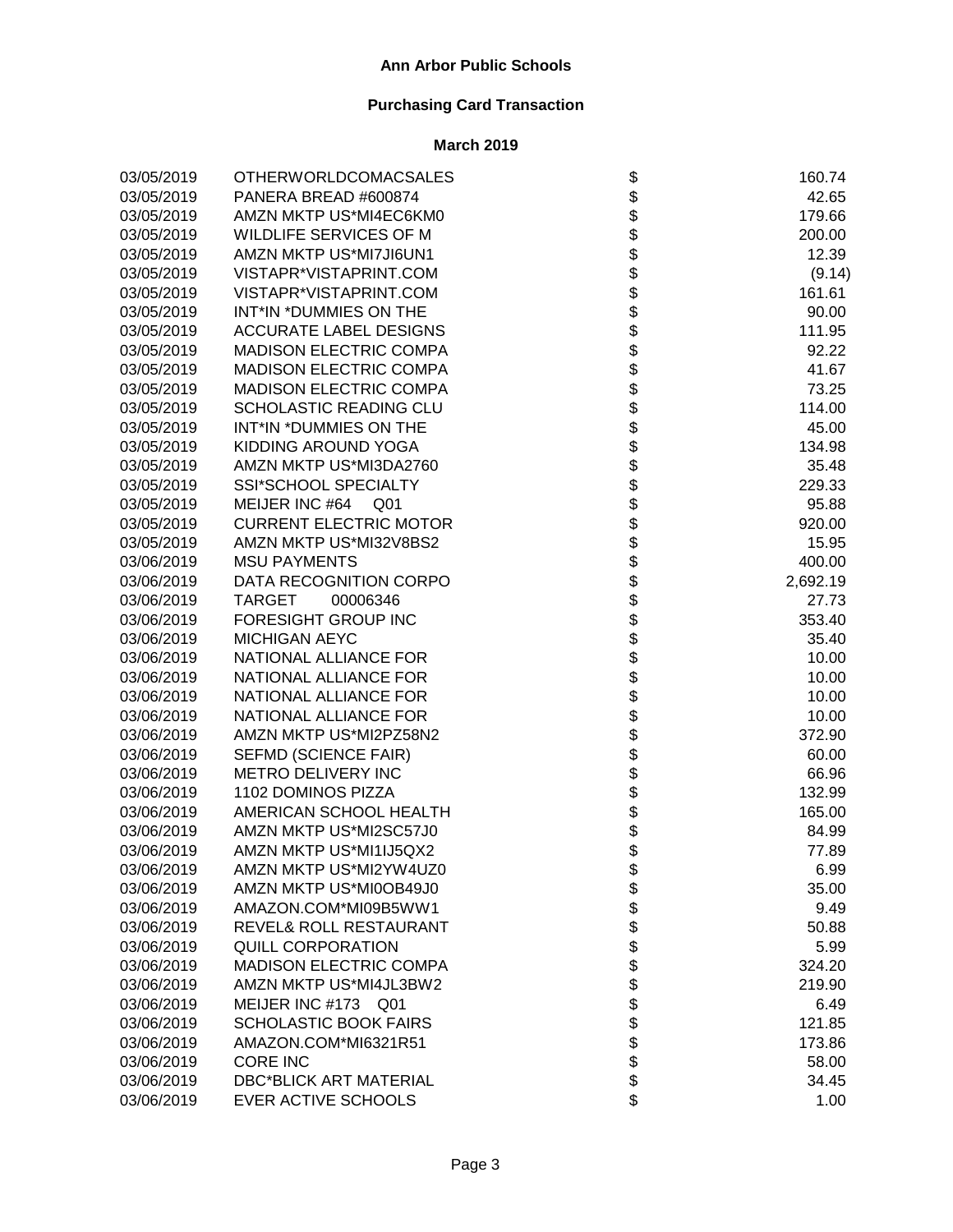| 03/06/2019 | EVER ACTIVE SCHOOLS            | \$                                     | 99.99    |
|------------|--------------------------------|----------------------------------------|----------|
| 03/06/2019 | <b>GRAINGER</b>                | \$                                     | 126.38   |
| 03/06/2019 | AMZN MKTP US*MI1990QZ2         |                                        | 71.06    |
| 03/06/2019 | THE HOME DEPOT 2721            |                                        | 209.00   |
| 03/06/2019 | THERMALNETICS, INC.            |                                        | 1,535.30 |
| 03/07/2019 | <b>ENTERPRISE RENT-A-CAR</b>   |                                        | 431.68   |
| 03/07/2019 | AMAZON.COM*MI5O32IF0           |                                        | 20.85    |
| 03/07/2019 | LITTLE CAESARS 0007 00         |                                        | 23.90    |
| 03/07/2019 | THOMSON WEST*TCD               | <b>88888888</b>                        | 294.64   |
| 03/07/2019 | <b>DEMCO INC</b>               |                                        | 128.12   |
| 03/07/2019 | AMAZON.COM*MI46R8Y91           |                                        | 48.18    |
| 03/07/2019 | <b>MACUL</b>                   |                                        | 687.00   |
| 03/07/2019 | <b>THESTAMPMAKER</b>           |                                        | 49.45    |
| 03/07/2019 | NATIONAL ALLIANCE FOR          |                                        | 60.00    |
| 03/07/2019 | AMZN MKTP US*MI9VV1U90         | \$\$\$                                 | 519.97   |
| 03/07/2019 | <b>DELTA</b><br>00623610649196 |                                        | 660.60   |
| 03/07/2019 | AMZN MKTP US*MI9JX9US0         |                                        | 47.43    |
| 03/07/2019 | AMZN MKTP US*MI3E93UA0         |                                        | 294.24   |
| 03/07/2019 | OFFICE DEPOT #5910             |                                        | 14.18    |
| 03/07/2019 | OFFICEMAX/OFFICEDEPT#6         |                                        | 20.37    |
| 03/07/2019 | OFFICEMAX/OFFICEDEPT#6         |                                        | 44.99    |
| 03/07/2019 | COTTAGE INN PIZZA - AN         |                                        | 29.47    |
| 03/07/2019 | AMAZON.COM*MI5XH8UD0           |                                        | 61.41    |
| 03/07/2019 | AMAZON.COM*MI8M18YV1           |                                        | 59.64    |
| 03/07/2019 | MEIJER INC #173 Q01            | \$\$\$\$\$\$\$\$\$\$\$\$\$\$\$\$\$\$\$ | 159.07   |
| 03/07/2019 | AMZN MKTP US*MI8XL0US0         |                                        | 126.20   |
| 03/07/2019 | AMAZON.COM*MI63Q8682           |                                        | 76.20    |
| 03/07/2019 | <b>HEIKKINEN PRODUCTIONS</b>   |                                        | 408.25   |
| 03/07/2019 | AMZN MKTP US*MI7E86W11         |                                        | 51.48    |
| 03/07/2019 | AMZN MKTP US*MI0HI2QA2         |                                        | 8.00     |
| 03/07/2019 | AMZN MKTP US*MI12T6WK1         |                                        | 4.98     |
| 03/07/2019 | AMZN MKTP US*MI6YF8QJ2         |                                        | 156.87   |
| 03/07/2019 | REALLY GOOD *                  | \$                                     | 117.92   |
| 03/07/2019 | AMZN MKTP US*MI0LJ9YU1         | \$\$                                   | 215.00   |
| 03/07/2019 | AMZN MKTP US*MI6ZS6YG1         |                                        | 46.00    |
| 03/07/2019 | AMAZON.COM*MI4M78IA0           |                                        | 53.96    |
| 03/07/2019 | AMAZON.COM*MI93T2UC0           | P                                      | 184.01   |
| 03/07/2019 | AMR-CONFERENCES DIVISI         |                                        | 750.00   |
| 03/07/2019 | AMZN MKTP US*MI7AT9QE2         |                                        | 37.30    |
| 03/07/2019 | POTBELLY #77                   |                                        | (8.18)   |
| 03/07/2019 | <b>SUPERIORDISPLAYBOARDS</b>   |                                        | 70.25    |
| 03/07/2019 | AMZN MKTP US*MI37W9IY0         |                                        | 84.95    |
| 03/07/2019 | LITTLE CAESARS 0007 00         |                                        | 113.75   |
| 03/07/2019 | AMZN MKTP US*MI9I36UU0         |                                        | 59.93    |
| 03/07/2019 | TRANE SUPPLY-113416            |                                        | 572.14   |
| 03/07/2019 | TRANE SUPPLY-113416            | <b>8888888888</b>                      | 281.76   |
| 03/07/2019 | <b>MACUL</b>                   |                                        | 229.00   |
| 03/07/2019 | <b>MACUL</b>                   |                                        | 50.00    |
| 03/07/2019 | <b>MACUL</b>                   | \$                                     | 179.00   |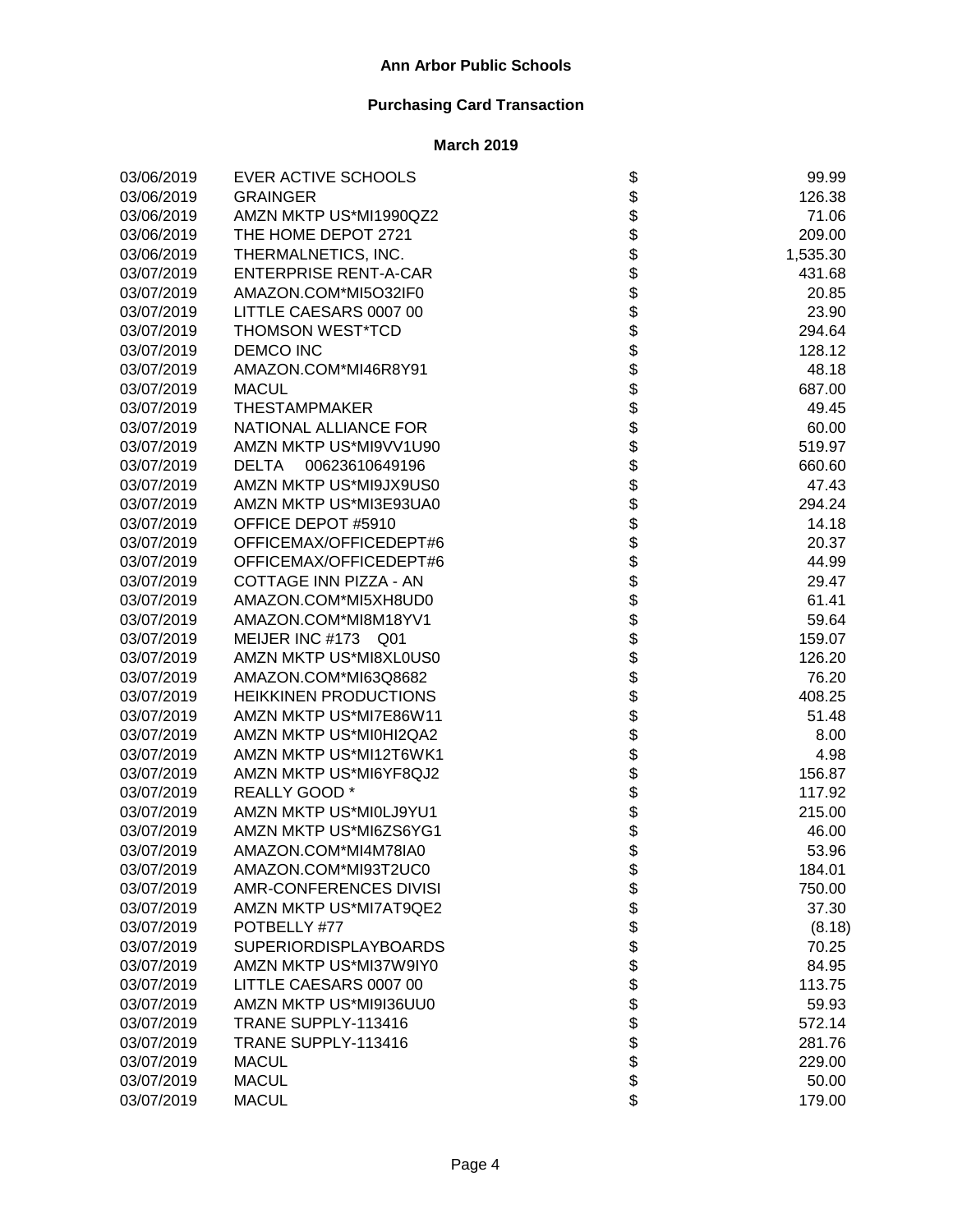| 03/08/2019 | PANERA BREAD #600876              | \$                                                           | 88.97    |
|------------|-----------------------------------|--------------------------------------------------------------|----------|
| 03/08/2019 | HFT*HARBOR FRGHT TOOLS            |                                                              | 20.07    |
| 03/08/2019 | WWW.PINSTRIPES.COM                |                                                              | 673.94   |
| 03/08/2019 | WWW.PINSTRIPES.COM                |                                                              | 673.94   |
| 03/08/2019 | AMZN MKTP US*MI78D3UT0            |                                                              | 9.56     |
| 03/08/2019 | <b>DEMCO INC</b>                  | \$\$\$\$\$                                                   | 46.27    |
| 03/08/2019 | B&H PHOTO 800-606-696             |                                                              | 99.91    |
| 03/08/2019 | B&H PHOTO 800-606-696             |                                                              | 633.81   |
| 03/08/2019 | <b>THESTAMPMAKER</b>              |                                                              | (2.80)   |
| 03/08/2019 | <b>AMWAY GRAND PLAZA HOTE</b>     |                                                              | 1,817.26 |
| 03/08/2019 | AMWAY GRAND PLAZA HOTE            |                                                              | 9,022.88 |
| 03/08/2019 | SP * ULTIMATE OFFICE              |                                                              | 91.00    |
| 03/08/2019 | <b>AMZN MKTP US</b>               |                                                              | (49.00)  |
| 03/08/2019 | JIMMY JOHNS - 90074               |                                                              | 64.99    |
| 03/08/2019 | TRACTOR SUPPLY #1487              |                                                              | 107.97   |
| 03/08/2019 | <b>STADIUM HARDWARE</b>           |                                                              | 15.85    |
| 03/08/2019 | DES MOINES STAMP MFG C            |                                                              | 36.40    |
| 03/08/2019 | MEIJER INC #027 Q01               |                                                              | 4.05     |
| 03/08/2019 | LOWES #00734*                     |                                                              | 19.98    |
| 03/08/2019 | <b>MADISON ELECTRIC COMPA</b>     |                                                              | 229.46   |
| 03/08/2019 | <b>ROVIN CERAMICS</b>             |                                                              | 34.25    |
| 03/08/2019 | AMAZON.COM*MI13M7Y61              |                                                              | 139.95   |
| 03/08/2019 | PAYPAL *YOSTFURDRES               |                                                              | 110.00   |
| 03/08/2019 | SAMSCLUB #6667                    |                                                              | 107.28   |
| 03/08/2019 | DOLLAR BILL COPYING               | \$\$\$\$\$\$\$\$\$\$\$\$\$\$\$\$\$\$\$\$\$\$\$\$\$\$\$\$\$\$ | 8.70     |
| 03/08/2019 | <b>DBC*BLICK ART MATERIAL</b>     |                                                              | 234.04   |
| 03/08/2019 | <b>GRAINGER</b>                   |                                                              | 91.36    |
| 03/08/2019 | <b>GRAINGER</b>                   |                                                              | 164.07   |
| 03/08/2019 | <b>ORBOTIX</b>                    |                                                              | 499.99   |
| 03/08/2019 | <b>ACE BARNES HARDWARE</b>        |                                                              | 15.98    |
| 03/08/2019 | PANERA BREAD #600874              |                                                              | 120.66   |
| 03/08/2019 | WHOLEFDS CRB 10315                | \$                                                           | 18.06    |
| 03/11/2019 | OFFICE DEPOT #1170                | \$\$\$\$                                                     | 203.49   |
| 03/11/2019 | AMERICAN RED CROSS                |                                                              | 102.08   |
| 03/11/2019 | <b>BLUE CHIP HOTEL &amp; CASI</b> |                                                              | 122.08   |
| 03/11/2019 | AMAZON.COM*MW7F27OH1              |                                                              | 32.20    |
| 03/11/2019 | AMAZON.COM*MI5EA1WN0              | \$                                                           | 119.91   |
| 03/11/2019 | AMWAY GRAND PLAZA HOTE            |                                                              | 167.86   |
| 03/11/2019 | AMWAY GRAND PLAZA HOTE            |                                                              | 167.86   |
| 03/11/2019 | <b>BLUE CHIP HOTEL &amp; CASI</b> |                                                              | 204.92   |
| 03/11/2019 | <b>BLUE CHIP HOTEL &amp; CASI</b> |                                                              | 204.92   |
| 03/11/2019 | OFFICEMAX/OFFICEDEPT#6            |                                                              | 48.68    |
| 03/11/2019 | <b>MICHIGAN PUPIL ACCOUNT</b>     |                                                              | 345.00   |
| 03/11/2019 | MOES 259 ONLINE                   |                                                              | 504.40   |
| 03/11/2019 | OFFICEMAX/OFFICEDEPT#6            | <b>88888888888</b>                                           | 35.49    |
| 03/11/2019 | <b>ATT*BILL PAYMENT</b>           |                                                              | 194.49   |
| 03/11/2019 | AMZN MKTP US*MW67F6O81            |                                                              | 49.50    |
| 03/11/2019 | SP * ARBOR SCIENTIFIC             |                                                              | 90.00    |
| 03/11/2019 | NATIONAL COUNCIL FOR T            | \$                                                           | 129.00   |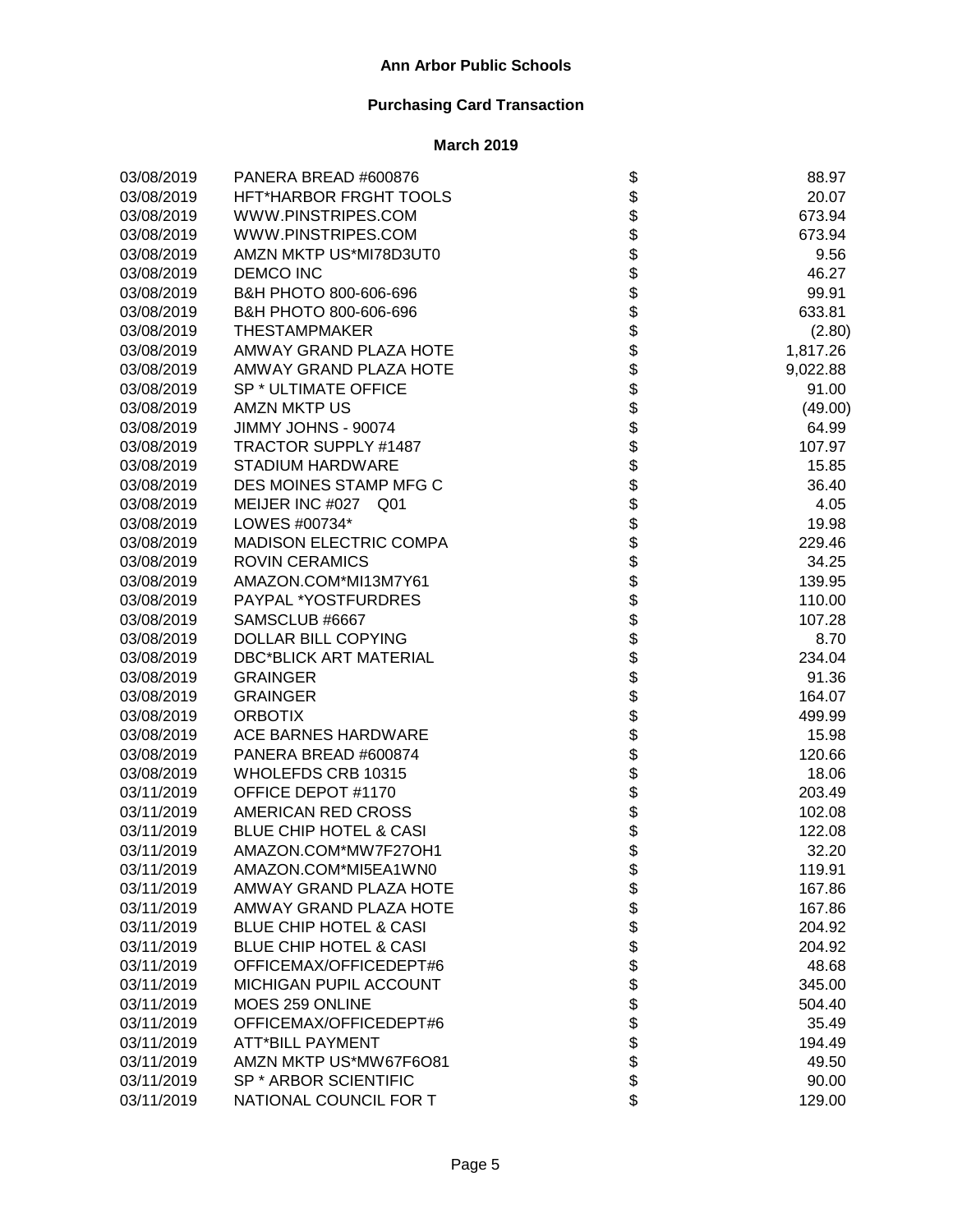| 03/11/2019 | KROGER #688                   | \$                | 78.93    |
|------------|-------------------------------|-------------------|----------|
| 03/11/2019 | AMZN MKTP US*MI9Y23S72        |                   | 11.89    |
| 03/11/2019 | AMAZON.COM*MW3OE3CS0          |                   | 138.39   |
| 03/11/2019 | AMAZON.COM*MI13L4KP2          |                   | 107.77   |
| 03/11/2019 | <b>TWITTER ONLINE ADS</b>     |                   | 3.79     |
| 03/11/2019 | MAILCHIMP *MONTHLY            |                   | 20.00    |
| 03/11/2019 | OU MP STRATEGIC PROGRA        |                   | 297.00   |
| 03/11/2019 | AMAZON.COM*MW8P014C1          |                   | 46.28    |
| 03/11/2019 | SCHOLASTIC EDUCATION          |                   | 54.50    |
| 03/11/2019 | <b>ZIPPY AUTO WASH</b>        |                   | 8.00     |
| 03/11/2019 | <b>ZIPPY AUTO WASH</b>        |                   | 8.00     |
| 03/11/2019 | AGR*GARDENER SUPPLY CO        |                   | 40.46    |
| 03/11/2019 | TARGET.COM *                  |                   | 67.26    |
| 03/11/2019 | KROGER #605                   |                   | 41.06    |
| 03/11/2019 | JIMMY JOHNS # 90028 -         |                   | 143.88   |
| 03/11/2019 | PAYPAL *FERDELANCEF           |                   | 120.95   |
| 03/11/2019 | <b>MADISON ELECTRIC COMPA</b> |                   | 44.23    |
| 03/11/2019 | <b>MADISON ELECTRIC COMPA</b> |                   | (8.12)   |
| 03/11/2019 | <b>MADISON ELECTRIC COMPA</b> |                   | 20.00    |
| 03/11/2019 | <b>MADISON ELECTRIC COMPA</b> |                   | 58.45    |
| 03/11/2019 | WWW.NC3T.COM                  |                   | 44.95    |
| 03/11/2019 | DOLLAR BILL COPYING           |                   | 366.50   |
| 03/11/2019 | LOWES #00734*                 |                   | 59.98    |
| 03/11/2019 | <b>FORESTRY SUPPLIERS INC</b> |                   | 478.13   |
| 03/11/2019 | MICHIGAN ALLIANCE FOR         |                   | 70.00    |
| 03/11/2019 | COTTAGE INN PIZZA - AN        |                   | 285.08   |
| 03/11/2019 | AMAZON.COM*MW1F06FN1          |                   | 54.20    |
| 03/11/2019 | LAKESHORE LEARNING MAT        |                   | 36.98    |
| 03/11/2019 | AMZN MKTP US*MW5KO6FQ1        |                   | 12.98    |
| 03/11/2019 | JIMMY JOHNS # 90012 M         |                   | 114.50   |
| 03/11/2019 | AMZN MKTP US*MI3U77SR2        |                   | 12.27    |
| 03/11/2019 | AMZN MKTP US*MI6DL1W30        |                   | 24.99    |
| 03/11/2019 | AMZN MKTP US*MW9X58FQ1        |                   | 35.85    |
| 03/11/2019 | THE HOME DEPOT 2721           |                   | 311.61   |
| 03/11/2019 | SUPPLYHOUSE.COM               |                   | 75.95    |
| 03/11/2019 | SUPPLYHOUSE.COM               |                   | 352.85   |
| 03/11/2019 | SUPPLYHOUSE.COM               | P                 | 843.95   |
| 03/11/2019 | OFFICEMAX/OFFICEDEPT#6        |                   | 151.05   |
| 03/11/2019 | OFFICE DEPOT #1170            |                   | 7.73     |
| 03/12/2019 | PANERA BREAD #600874          |                   | 71.25    |
| 03/12/2019 | USPS.COM CLICKNSHIP           |                   | 22.05    |
| 03/12/2019 | ANN ARBOR TRANSPORTATI        |                   | 300.00   |
| 03/12/2019 | AMZN MKTP US*MI8VY2792        |                   | 127.00   |
| 03/12/2019 | PLAYBILLONLINE                |                   | 67.50    |
| 03/12/2019 | BEHLER YOUNG COMPANY A        |                   | 1,048.77 |
| 03/12/2019 | AMAZON.COM*MI5A09KN2          | <b>8888888888</b> | 87.15    |
| 03/12/2019 | AMAZON.COM*MW6HP4O90          |                   | 120.75   |
| 03/12/2019 | <b>FERRIS STATE UNIVERSIT</b> |                   | 150.00   |
| 03/12/2019 | AMZN MKTP US*MI47L9KA2        | \$                | 309.00   |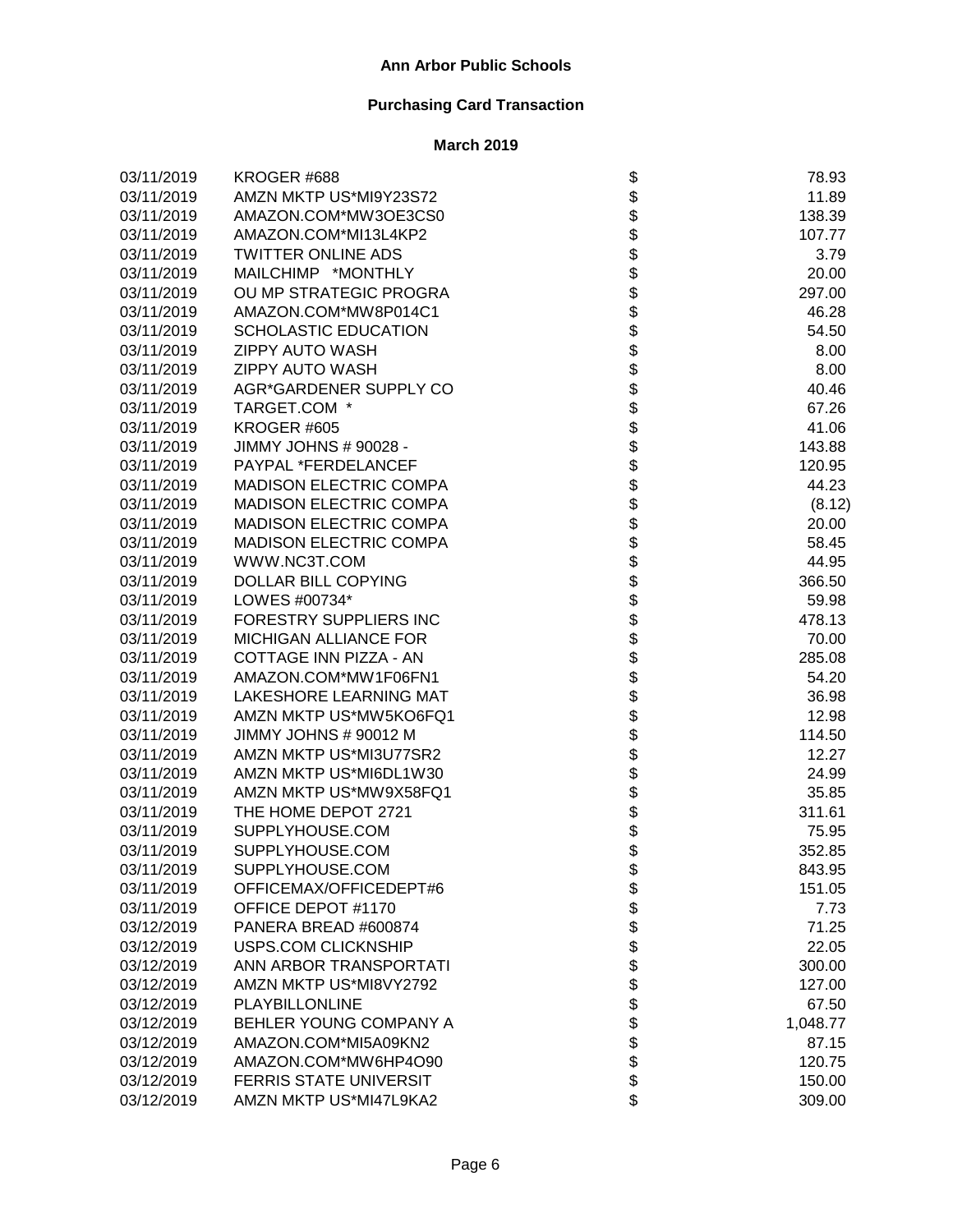| 03/12/2019 | KROGER #605                       | \$                                                                   | 5.00     |
|------------|-----------------------------------|----------------------------------------------------------------------|----------|
| 03/12/2019 | <b>DOLLAR TREE</b>                |                                                                      | 5.00     |
| 03/12/2019 | WAL-MART #1824                    |                                                                      | 26.13    |
| 03/12/2019 | AMZN MKTP US*MW0EJ0C90            | \$\$\$\$                                                             | 804.30   |
| 03/12/2019 | AMAZON.COM*MW57E0L21              |                                                                      | 29.95    |
| 03/12/2019 | AMZN MKTP US*MI43307S2            |                                                                      | 55.16    |
| 03/12/2019 | AMERICAN ASSOC OF SCHO            |                                                                      | 2,000.00 |
| 03/12/2019 | TARGET.COM *                      |                                                                      | 30.99    |
| 03/12/2019 | AMZN MKTP US*MI3MI29A2            |                                                                      | 26.95    |
| 03/12/2019 | AMZN MKTP US*MI3MI29A2            |                                                                      | 13.99    |
| 03/12/2019 | <b>MADISON ELECTRIC COMPA</b>     |                                                                      | 45.80    |
| 03/12/2019 | <b>MADISON ELECTRIC COMPA</b>     |                                                                      | 240.32   |
| 03/12/2019 | <b>MADISON ELECTRIC COMPA</b>     |                                                                      | 91.95    |
| 03/12/2019 | <b>MADISON ELECTRIC COMPA</b>     |                                                                      | 156.66   |
| 03/12/2019 | AMZN MKTP US*MW85X3FD0            |                                                                      | 14.59    |
| 03/12/2019 | VISTAPR*VISTAPRINT.COM            |                                                                      | 35.49    |
| 03/12/2019 | AMZN MKTP US*MW4947ZJ1            |                                                                      | 730.46   |
| 03/12/2019 | <b>GRAND TRAV RESORT</b>          |                                                                      | 99.00    |
| 03/12/2019 | MEIJER INC #64<br>Q <sub>01</sub> |                                                                      | 42.58    |
| 03/12/2019 | MEIJER INC #173 Q01               |                                                                      | 68.89    |
| 03/12/2019 | AMZN MKTP US*MW9F30O50            |                                                                      | 206.04   |
| 03/12/2019 | AMZN MKTP US*MW2KQ5LU1            |                                                                      | 88.31    |
| 03/12/2019 | <b>GRAINGER</b>                   |                                                                      | 395.49   |
| 03/13/2019 | APPELBAUM TRAINING INS            |                                                                      | 195.00   |
| 03/13/2019 | WHOLEFDS CRB 10315                | \$\$\$\$\$\$\$\$\$\$\$\$\$\$\$\$\$\$\$\$\$\$\$\$\$\$\$\$\$\$\$\$\$\$ | 27.72    |
| 03/13/2019 | ARBOR SPRINGS WATER CO            |                                                                      | 57.50    |
| 03/13/2019 | CVS/PHARMACY #08097               |                                                                      | 77.84    |
| 03/13/2019 | AMZN MKTP US*MW7TW2LP1            |                                                                      | 24.98    |
| 03/13/2019 | TARGET<br>00009225                |                                                                      | 61.15    |
| 03/13/2019 | OFFICEMAX/OFFICEDEPT#6            |                                                                      | 221.87   |
| 03/13/2019 | AMZN MKTP US*MW33T4FS0            |                                                                      | 157.47   |
| 03/13/2019 | <b>USA FOOTBALL</b>               |                                                                      | 4,600.00 |
| 03/13/2019 | THE HENRY FORD                    |                                                                      | 220.00   |
| 03/13/2019 | OFFICEMAX/OFFICEDEPT#6            |                                                                      | 6.42     |
| 03/13/2019 | MEIJER INC #173 Q01               | \$                                                                   | 19.86    |
| 03/13/2019 | MEIJER INC #173 Q01               | \$                                                                   | 16.68    |
| 03/13/2019 | AMAZON.COM*MW1H11FI0              | \$                                                                   | 21.21    |
| 03/13/2019 | OFFICEMAX/OFFICEDEPT#6            |                                                                      | 30.65    |
| 03/13/2019 | AMAZON.COM*MW2XU9F80              |                                                                      | 82.72    |
| 03/13/2019 | <b>USA FOOTBALL</b>               |                                                                      | 3,650.00 |
| 03/13/2019 | AMZN MKTP US*MI2TU49G2            |                                                                      | 10.94    |
| 03/13/2019 | AMZN MKTP US*MW02D8ZA1            |                                                                      | 8.63     |
| 03/13/2019 | AMZN MKTP US*MW7NM6FZ0            |                                                                      | 7.94     |
| 03/13/2019 | J W PEPPER AND SON INC            |                                                                      | (35.01)  |
| 03/13/2019 | NATIONAL ENERGY CONTRO            |                                                                      | 295.08   |
| 03/14/2019 | PAYPAL *MCSS-MCSSMI               | \$\$\$\$\$\$\$\$\$\$\$\$\$\$                                         | 170.00   |
| 03/14/2019 | PANERA BREAD #600874              |                                                                      | 45.29    |
| 03/14/2019 | PANERA BREAD #600874              |                                                                      | 93.97    |
| 03/14/2019 | PIZZA HOUSE - ANN ARBO            |                                                                      | 64.34    |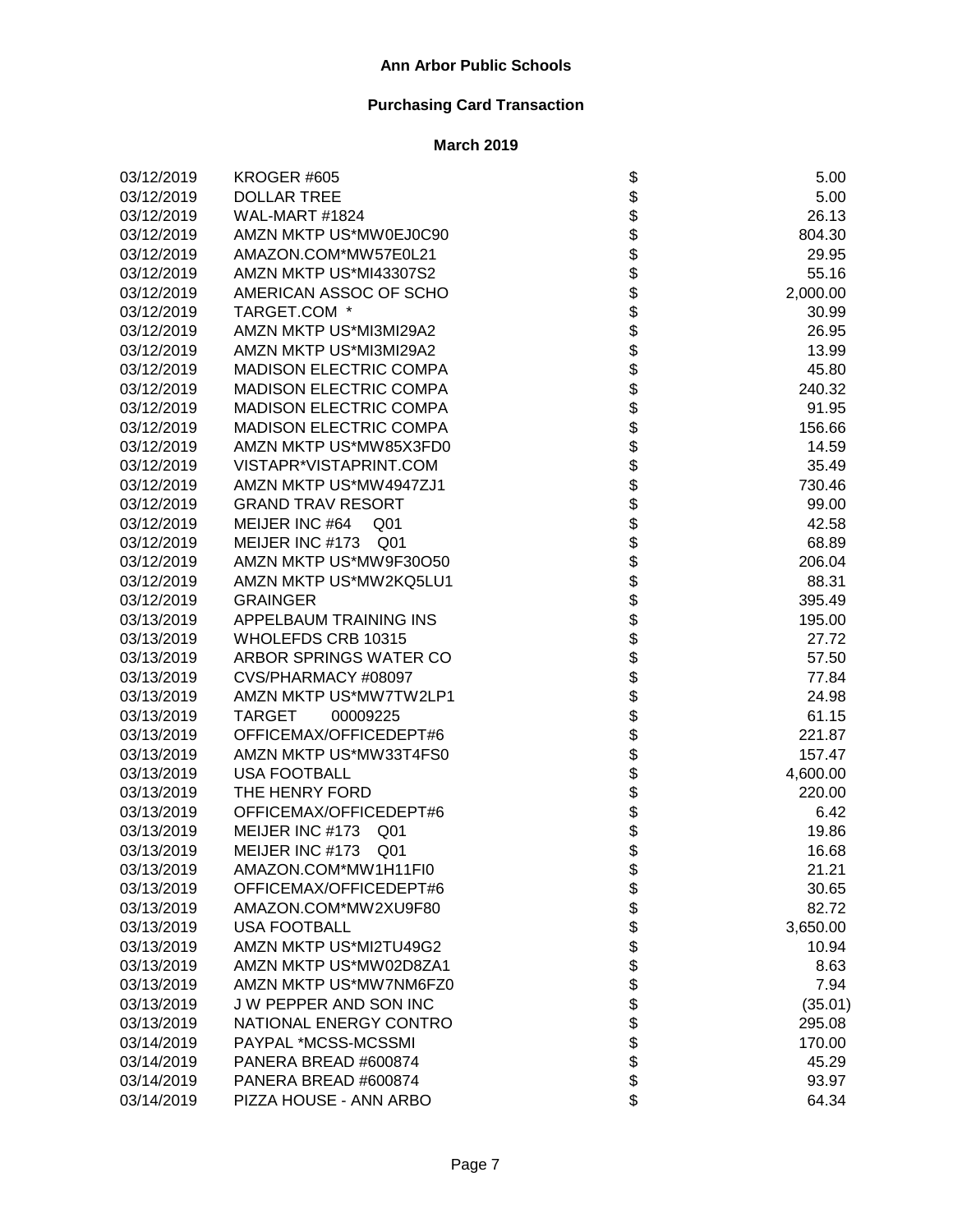| 03/14/2019 | OFFICEMAX/OFFICEDEPT#6         | \$                           | 272.61   |
|------------|--------------------------------|------------------------------|----------|
| 03/14/2019 | SPEEDWAY 5002                  |                              | 1,287.00 |
| 03/14/2019 | NATIONAL SCHOOL BOARD          | \$\$                         | 985.00   |
| 03/14/2019 | <b>IBT IIS FINGERPRINT CO</b>  |                              | 63.00    |
| 03/14/2019 | AMAZON.COM*MW09S8LA0           | \$                           | 50.42    |
| 03/14/2019 | <b>SMARTSIGN</b>               |                              | 299.56   |
| 03/14/2019 | AMZN MKTP US*MI83Q5UZ2         |                              | 306.00   |
| 03/14/2019 | AMZN MKTP US*MW4FW9L50         |                              | 151.75   |
| 03/14/2019 | AMZN MKTP US*MI8DG8IY2         |                              | 42.99    |
| 03/14/2019 | AMAZON.COM*MW7GH9NV1           |                              | 22.23    |
| 03/14/2019 | OFFICEMAX/OFFICEDEPT#6         |                              | 17.64    |
| 03/14/2019 | TARGET.COM *                   |                              | (8.64)   |
| 03/14/2019 | OFFICEMAX/OFFICEDEPT#6         |                              | 372.20   |
| 03/14/2019 | APEX LEARNING INC.             |                              | 875.50   |
| 03/14/2019 | MEIJER INC #173 Q01            | <b>888888888</b>             | 8.90     |
| 03/14/2019 | USPS PO 2518300118             |                              | 9.05     |
| 03/14/2019 | NATIONALCOU                    |                              | 89.00    |
| 03/14/2019 | MEIJER INC #173 Q01            |                              | 8.99     |
| 03/14/2019 | FACEBK *LR6NEHSGN2             |                              | 21.08    |
| 03/14/2019 | OFFICEMAX/OFFICEDEPT#6         |                              | 25.00    |
| 03/14/2019 | OFFICEMAX/OFFICEDEPT#6         |                              | 12.54    |
| 03/14/2019 | AMZN MKTP US*MW1KQ54R0         |                              | 195.61   |
| 03/14/2019 | LITTLE CAESARS 0007 00         |                              | 40.05    |
| 03/14/2019 | GFS STORE #0868                |                              | 28.14    |
| 03/14/2019 | 1118 DOMINOS PIZZA             |                              | 138.82   |
| 03/14/2019 | <b>MADISON ELECTRIC COMPA</b>  | <b>888888888888888888888</b> | 147.75   |
| 03/14/2019 | <b>MADISON ELECTRIC COMPA</b>  |                              | 764.01   |
| 03/14/2019 | <b>MADISON ELECTRIC COMPA</b>  |                              | 330.40   |
| 03/14/2019 | GFS STORE #1973                |                              | 13.98    |
| 03/14/2019 | QDOBA 2157                     | \$                           | 226.25   |
| 03/14/2019 | AMAZON.COM*MI4XM9I62           | \$<br>\$                     | 138.16   |
| 03/14/2019 | AMZN MKTP US*MW7SQ04S0         |                              | 24.75    |
| 03/14/2019 | AMAZON.COM*MI2UO1IO2           | \$                           | 20.37    |
| 03/14/2019 | AMAZON.COM*MW2PL2400           | \$                           | 50.99    |
| 03/14/2019 | AMZN MKTP US*MI72Y0IF2         | \$                           | 7.58     |
| 03/14/2019 | AMZN MKTP US*MW39B13C1         | \$                           | 30.98    |
| 03/14/2019 | AMZN MKTP US*MI9QP3U92         | Φ                            | 7.96     |
| 03/14/2019 | AMZN MKTP US*MI5850UP2         |                              | 119.95   |
| 03/14/2019 | PAYPAL *WASH ISD               |                              | 20.00    |
| 03/14/2019 | THERMALNETICS, INC.            | <b>8888888</b>               | 734.15   |
| 03/14/2019 | TRANE SUPPLY-113416            |                              | 245.22   |
| 03/14/2019 | NATIONAL SCHOOL BOARD          |                              | 2,060.00 |
| 03/14/2019 | NATIONAL SCHOOL BOARD          |                              | 180.00   |
| 03/14/2019 | <b>DELTA</b><br>00623624717656 |                              | 495.60   |
| 03/14/2019 | <b>DELTA</b><br>00623622337166 |                              | 528.60   |
| 03/14/2019 | <b>DELTA</b><br>00623625711332 | \$                           | 80.00    |
| 03/14/2019 | <b>IBT IIS FINGERPRINT CO</b>  | \$                           | 63.00    |
| 03/15/2019 | <b>MACUL</b>                   |                              | 279.00   |
| 03/15/2019 | PIKTOCHARTCO*1JJ6NIN89         | \$                           | 29.00    |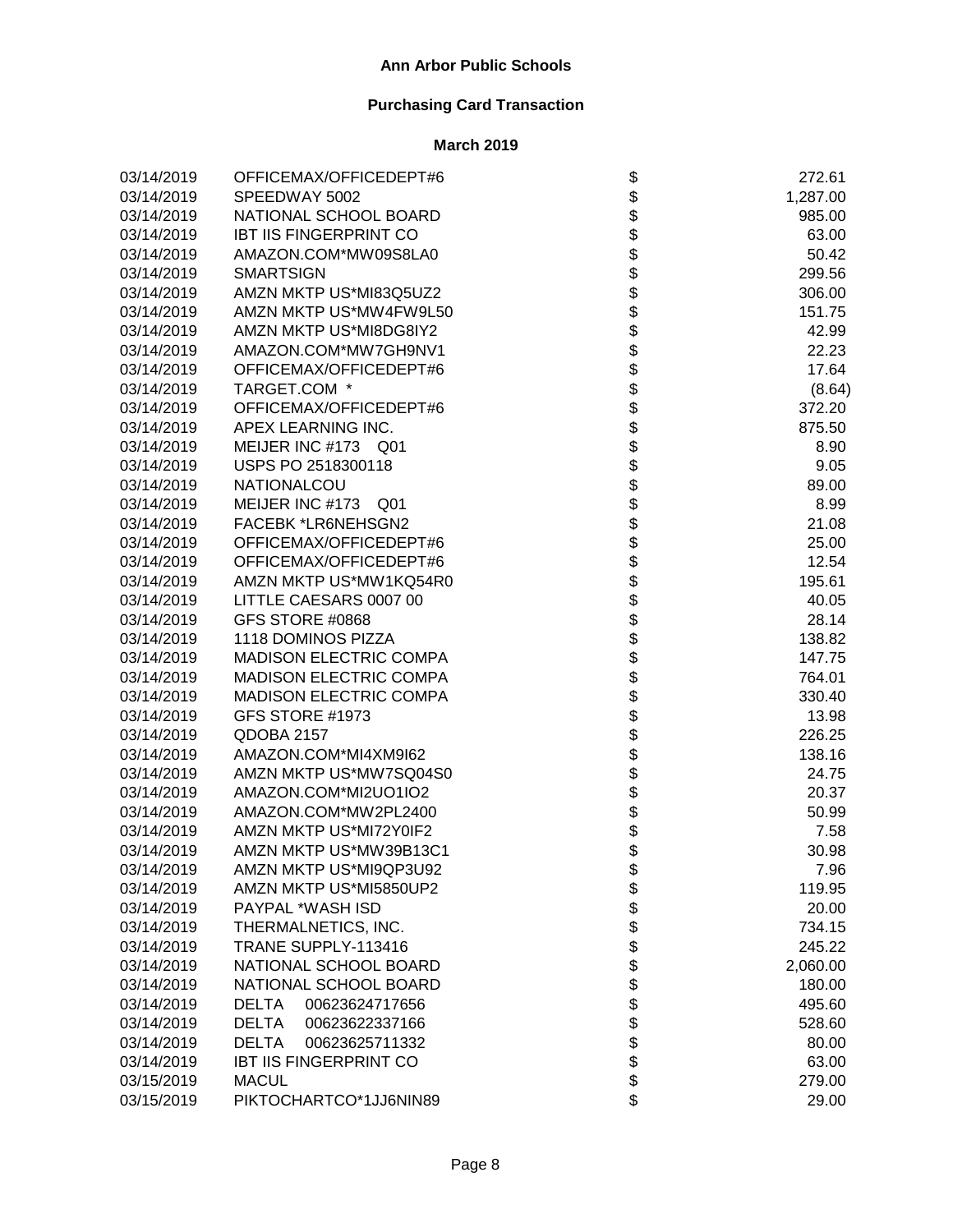| 03/15/2019 | <b>CANVA* FOR WORK MONTH</b>       |                                   | 38.85    |
|------------|------------------------------------|-----------------------------------|----------|
| 03/15/2019 | MEIJER INC #027<br>Q01             |                                   | 237.40   |
| 03/15/2019 | MEIJER INC #027<br>Q <sub>01</sub> |                                   | 345.25   |
| 03/15/2019 | MEIJER INC #027<br>Q <sub>01</sub> |                                   | 335.04   |
| 03/15/2019 | MEIJER INC #027<br>Q <sub>01</sub> |                                   | 352.18   |
| 03/15/2019 | MEIJER INC #027<br>Q <sub>01</sub> |                                   | 103.94   |
| 03/15/2019 | MEIJER INC #027<br>Q <sub>01</sub> |                                   | 225.29   |
| 03/15/2019 | MEIJER INC #027<br>Q01             |                                   | 39.99    |
| 03/15/2019 | AMAZON.COM*MW0LS2JO1               |                                   | 177.84   |
| 03/15/2019 | <b>SCHOLASTIC PAYMENT</b>          |                                   | 100.00   |
| 03/15/2019 | ARBOR SPRINGS WATER CO             |                                   | 32.50    |
| 03/15/2019 | OFFICEMAX/OFFICEDEPT#6             |                                   | 39.98    |
| 03/15/2019 | OFFICEMAX/DEPOT 6401               |                                   | 70.60    |
| 03/15/2019 | <b>HELLO FAZ PIZZA</b>             |                                   | 250.00   |
| 03/15/2019 | QUICK TICK INT'L INC               |                                   | 171.13   |
| 03/15/2019 | SQU*SQ *KEMBA PRADIA               |                                   | 600.00   |
| 03/15/2019 | AMZN MKTP US*MI3G96RV2             |                                   | 9.99     |
| 03/15/2019 | MEIJER INC #173<br>Q01             |                                   | 23.96    |
| 03/15/2019 | NATIONALCOU                        |                                   | 59.00    |
| 03/15/2019 | NATIONALCOU                        |                                   | 59.00    |
| 03/15/2019 | MEIJER INC #173<br>Q01             |                                   | 7.48     |
| 03/15/2019 | MEIJER INC #173<br>Q01             |                                   | 5.49     |
| 03/15/2019 | LITTLE CAESARS 0007 00             |                                   | 28.95    |
| 03/15/2019 | OFFICE DEPOT #1078                 |                                   | 12.54    |
| 03/15/2019 | OFFICE DEPOT #1170                 | ֍֎֍֍֍֍֍֍֍֍֍֍֍֍֍֍֍֍֍֍֍֍֍֍֍֍֍֍֍֍֍֍֍ | 25.08    |
| 03/15/2019 | OFFICEMAX/OFFICEDEPT#6             |                                   | 282.46   |
| 03/15/2019 | AMERICAN ASSOC OF SCHO             |                                   | 200.00   |
| 03/15/2019 | AMERICAN ASSOC OF SCHO             |                                   | 200.00   |
| 03/15/2019 | <b>DELTA</b><br>00623620769612     |                                   | 314.60   |
| 03/15/2019 | REI*GREENWOODHEINEMANN             |                                   | (5.50)   |
| 03/15/2019 | DELTA 00623629385105               |                                   | 344.60   |
| 03/15/2019 | AMAZON.COM*MW9323JN1               |                                   | 24.26    |
| 03/15/2019 | MUSIC TOGETHER LLC                 |                                   | 1,429.93 |
| 03/15/2019 | AMZN MKTP US*MW5DV6J31             |                                   | 53.34    |
| 03/15/2019 | SP * 3DOODLERUSA                   | \$<br>\$                          | 149.97   |
| 03/15/2019 | OFFICEMAX/OFFICEDEPT#6             |                                   | 136.60   |
| 03/15/2019 | <b>MADISON ELECTRIC COMPA</b>      | \$                                | 128.49   |
| 03/15/2019 | <b>MADISON ELECTRIC COMPA</b>      |                                   | 86.97    |
| 03/15/2019 | <b>MADISON ELECTRIC COMPA</b>      |                                   | 7.02     |
| 03/15/2019 | <b>GRAND TRAV RESORT</b>           |                                   | 21.90    |
| 03/15/2019 | <b>BUSCH'S #1048</b>               |                                   | 7.92     |
| 03/15/2019 | AMAZON.COM*MI6KX6RP2               |                                   | 36.08    |
| 03/15/2019 | CVS/PHARMACY #08216                |                                   | 14.78    |
| 03/15/2019 | OFFICEMAX/OFFICEDEPT#6             |                                   | 188.13   |
| 03/15/2019 | OFFICEMAX/OFFICEDEPT#6             | <b>8888888888</b>                 | 17.98    |
| 03/15/2019 | MEIJER INC #64<br>Q <sub>01</sub>  |                                   | 745.61   |
| 03/15/2019 | MEIJER INC #64<br>Q <sub>01</sub>  |                                   | 410.99   |
| 03/18/2019 | DTE ENERGY 800-477-474             |                                   | 4,133.78 |
| 03/18/2019 | DTE ENERGY 800-477-474             | \$                                | 2,829.68 |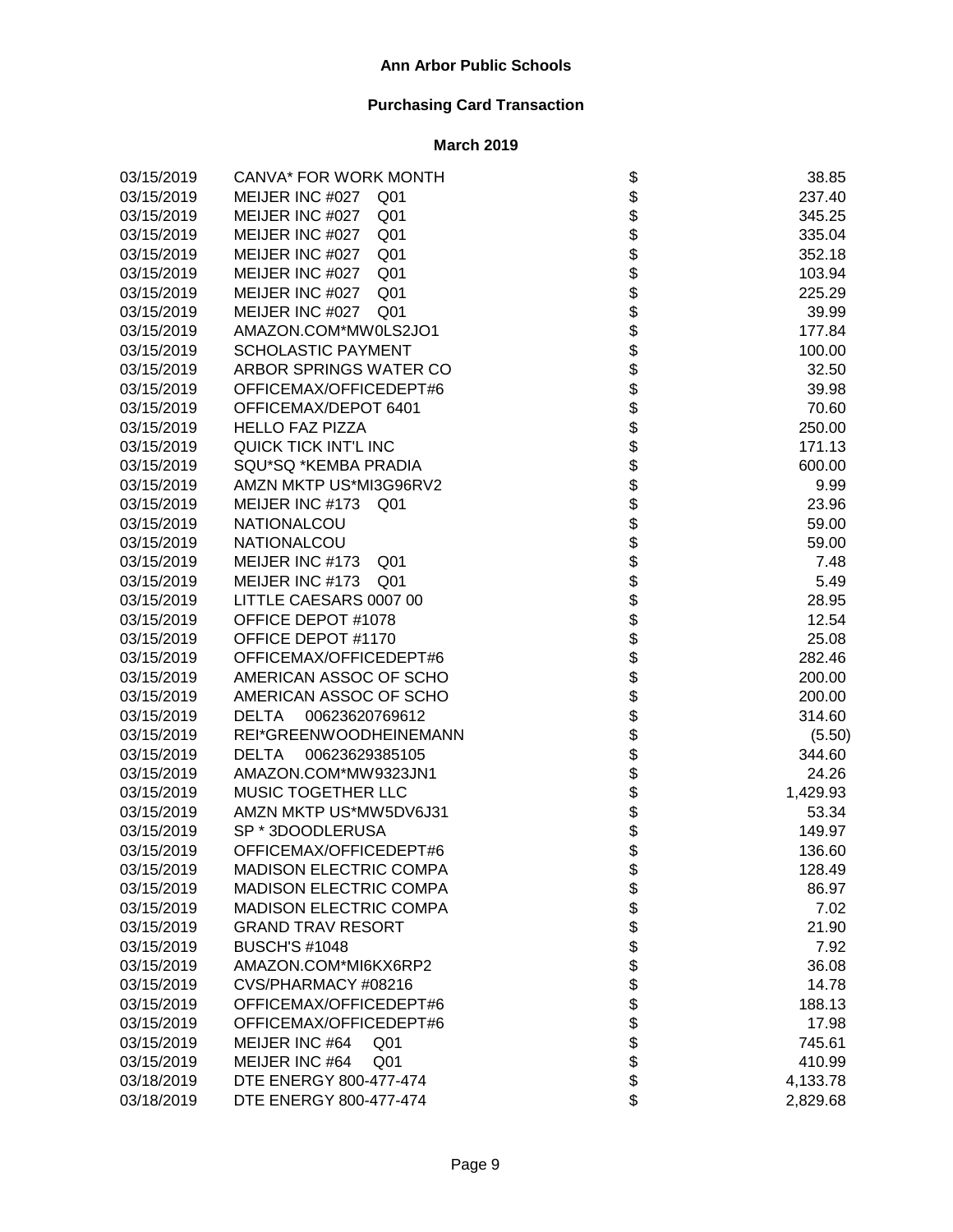| 03/18/2019 | DTE ENERGY 800-477-474            | \$                           | 5,699.79 |
|------------|-----------------------------------|------------------------------|----------|
| 03/18/2019 | DTE ENERGY 800-477-474            |                              | 43.91    |
| 03/18/2019 | DTE ENERGY 800-477-474            |                              | 2,146.32 |
| 03/18/2019 | DTE ENERGY 800-477-474            |                              | 2,510.80 |
| 03/18/2019 | DTE ENERGY 800-477-474            |                              | 1,166.86 |
| 03/18/2019 | DTE ENERGY 800-477-474            |                              | 2,328.56 |
| 03/18/2019 | DTE ENERGY 800-477-474            |                              | 2,556.33 |
| 03/18/2019 | DTE ENERGY 800-477-474            |                              | 108.45   |
| 03/18/2019 | DTE ENERGY 800-477-474            |                              | 108.35   |
| 03/18/2019 | DTE ENERGY 800-477-474            |                              | 27.09    |
| 03/18/2019 | DTE ENERGY 800-477-474            |                              | 27.09    |
| 03/18/2019 | <b>FAIRFIELD INN &amp; SUITES</b> |                              | 135.89   |
| 03/18/2019 | AMZN MKTP US*MI8WF2Y42            |                              | 4.03     |
| 03/18/2019 | <b>LAKEFRONT LINES</b>            |                              | 2,369.00 |
| 03/18/2019 | SUNBRIDGE INSTITUTE               |                              | 860.00   |
| 03/18/2019 | <b>MSBO</b>                       |                              | 65.00    |
| 03/18/2019 | <b>BLUE CHIP HOTEL &amp; CASI</b> |                              | 327.00   |
| 03/18/2019 | <b>BLUE CHIP HOTEL &amp; CASI</b> |                              | 204.92   |
| 03/18/2019 | AMAZON.COM*MW5SD3TO1              |                              | 119.99   |
| 03/18/2019 | PANERA BREAD #600874              |                              | 32.13    |
| 03/18/2019 | USPS PO 2502800106                |                              | 6.85     |
| 03/18/2019 | PANERA BREAD #600874              |                              | 26.45    |
| 03/18/2019 | <b>BEARING SERVICE LVN</b>        |                              | 164.32   |
| 03/18/2019 | <b>DEMCO INC</b>                  |                              | 43.94    |
| 03/18/2019 | NATIONAL SCHOOL BOARD             |                              | 1,075.00 |
| 03/18/2019 | KROGER #605                       |                              | 21.77    |
| 03/18/2019 | SAMSCLUB.COM                      |                              | 17.86    |
| 03/18/2019 | DROPBOX*KCB5PPTTLPVL              |                              | 99.00    |
| 03/18/2019 | AMZN MKTP US*MI0P99WJ2            |                              | 56.95    |
| 03/18/2019 | AMZN MKTP US*MW5JK6CO2            |                              | 169.62   |
| 03/18/2019 | APEX LEARNING INC.                |                              | 612.85   |
| 03/18/2019 | APEX LEARNING INC.                |                              | 525.30   |
| 03/18/2019 | APEX LEARNING INC.                |                              | 350.20   |
| 03/18/2019 | OFFICEMAX/OFFICEDEPT#6            |                              | 3.56     |
| 03/18/2019 | OFFICEMAX/OFFICEDEPT#6            |                              | 15.75    |
| 03/18/2019 | NETFLIX.COM                       |                              | 7.04     |
| 03/18/2019 |                                   | \$                           | 0.07     |
| 03/18/2019 | LITTLE CAESARS 0007 00            |                              | 93.52    |
| 03/18/2019 | <b>TWITTER ONLINE ADS</b>         |                              | 12.00    |
| 03/18/2019 | <b>DEMCO INC</b>                  |                              | 265.82   |
| 03/18/2019 | AMERICAN 00123430635263           |                              | 236.60   |
| 03/18/2019 | SQU*SQ *KLASHURAM MEHR            |                              | 18.96    |
| 03/18/2019 | UBER TRIP                         |                              | 16.11    |
| 03/18/2019 | <b>EMBASSY SUITES ALXNDR</b>      |                              | 425.00   |
| 03/18/2019 | AMZN MKTP US*MW4JC3OO2            |                              | 10.99    |
| 03/18/2019 | AMZN MKTP US*MW7053N10            | \$\$\$\$\$\$\$\$\$\$\$\$\$\$ | 54.26    |
| 03/18/2019 | AMAZON.COM*MW2KT8T51              |                              | 717.64   |
| 03/18/2019 | AMZN MKTP US*MW5I323Q0            |                              | 698.73   |
| 03/18/2019 | MADISON ELECTRIC COMPA            |                              | 302.46   |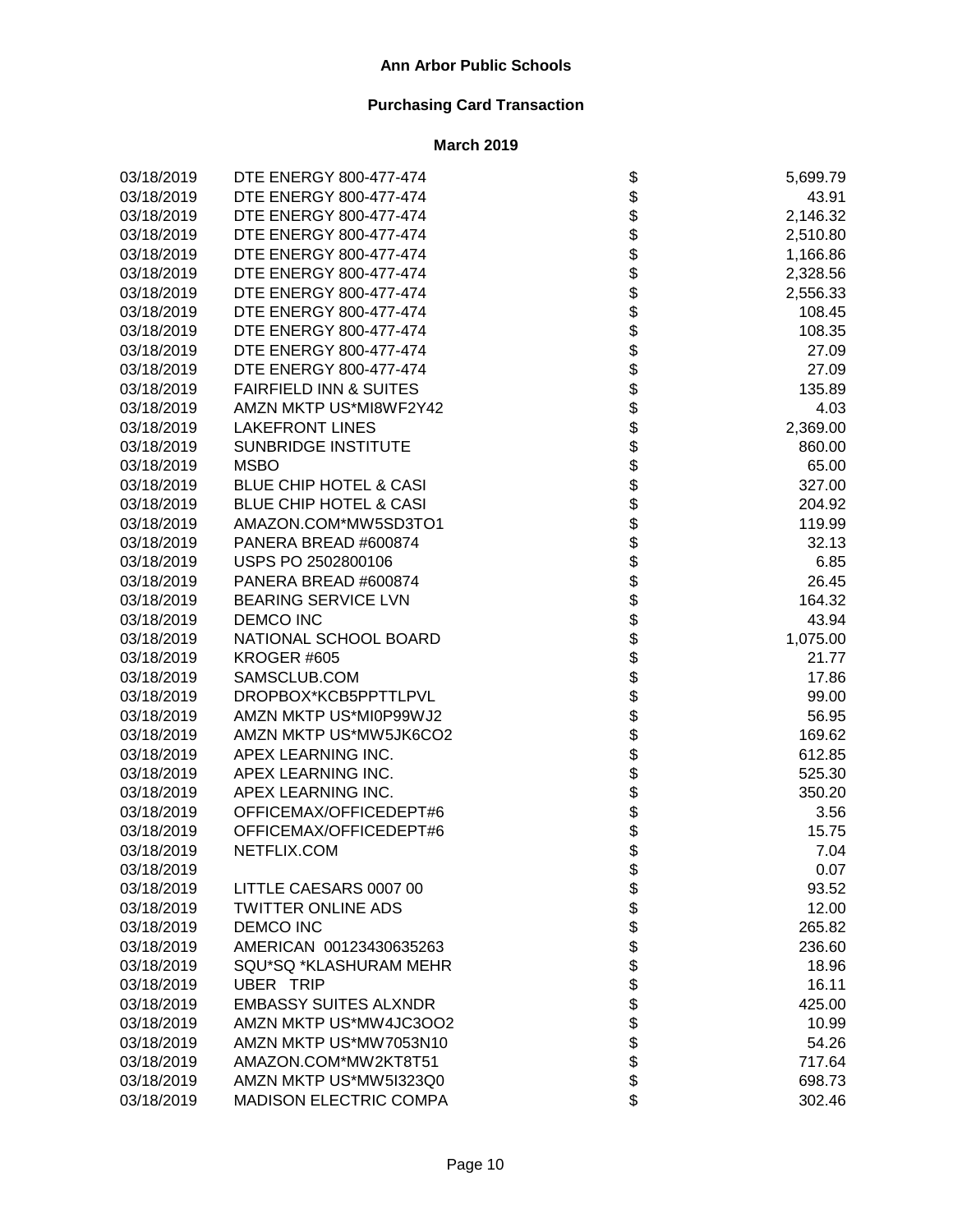| 03/18/2019 | <b>MADISON ELECTRIC COMPA</b>  | \$                | 48.20    |
|------------|--------------------------------|-------------------|----------|
| 03/18/2019 | APA.ORG*BOOKS*VIDEO*CE         |                   | 11.95    |
| 03/18/2019 | WASHTENAWCHILDREN.ORG          |                   | 40.00    |
| 03/18/2019 | LESLIE SCIENCE AND NAT         |                   | 215.00   |
| 03/18/2019 | <b>LEARNING WITHOUT TEARS</b>  |                   | 36.50    |
| 03/18/2019 | AMZN MKTP US*MW74Z03Z0         |                   | 37.44    |
| 03/18/2019 | OFFICEMAX/OFFICEDEPT#6         |                   | 30.65    |
| 03/18/2019 | OFFICEMAX/OFFICEDEPT#6         |                   | 21.30    |
| 03/18/2019 | <b>DELTA</b><br>00615116939091 |                   | 14.99    |
| 03/18/2019 | <b>DELTA</b><br>00623638514822 |                   | 393.60   |
| 03/18/2019 | WASHTENAWCHILDREN.ORG          |                   | 120.00   |
| 03/18/2019 | J W PEPPER AND SON INC         |                   | 48.00    |
| 03/18/2019 | ETAHAND2MIND                   |                   | 272.96   |
| 03/18/2019 | <b>DJ CONLEY ASSOCIATES I</b>  |                   | 460.31   |
| 03/18/2019 | <b>VEX ROBOTICS INC</b>        |                   | 192.86   |
| 03/18/2019 | PARAGON DESIGN & DISPL         |                   | 215.29   |
| 03/18/2019 | AMERICAN 00123428787274        |                   | 580.60   |
| 03/18/2019 | KROGER #688                    |                   | 35.47    |
| 03/19/2019 | PAYPAL *MCSS-MCSSMI            |                   | 170.00   |
| 03/19/2019 | PAYPAL *MCSS-MCSSMI            |                   | 170.00   |
| 03/19/2019 | HILTON HOTELS COLUMBUS         |                   | 542.85   |
| 03/19/2019 | HILTON HOTELS COLUMBUS         |                   | 542.85   |
| 03/19/2019 | <b>FRONTLINE EDUCATION</b>     |                   | 495.00   |
| 03/19/2019 | <b>FRONTLINE EDUCATION</b>     |                   | 495.00   |
| 03/19/2019 | AMWAY GRAND PLAZA HOTE         |                   | 9.72     |
| 03/19/2019 | RPS ANN ARBOR-METERQ02         |                   | 50.00    |
| 03/19/2019 | AMZN MKTP US*MW1FR5E31         |                   | 66.84    |
| 03/19/2019 | <b>SICO AMERICA INC</b>        |                   | 355.00   |
| 03/19/2019 | ETSY.COM                       |                   | 92.78    |
| 03/19/2019 | TARGET.COM *                   |                   | 55.63    |
| 03/19/2019 | <b>DOLLAR TREE</b>             |                   | 7.00     |
| 03/19/2019 | <b>DOLLAR TREE</b>             |                   | 21.00    |
| 03/19/2019 | SAMSCLUB #6667                 |                   | 103.68   |
| 03/19/2019 | AMAZON.COM*MW8ND5FZ2           |                   | 10.98    |
| 03/19/2019 | <b>MADISON ELECTRIC COMPA</b>  |                   | 17.99    |
| 03/19/2019 | <b>GRAND TRAV RESORT</b>       |                   | 764.25   |
| 03/19/2019 | <b>GRAND TRAV RESORT</b>       | \$                | 611.40   |
| 03/19/2019 | USPS PO 2525100130             |                   | 2.20     |
| 03/19/2019 | <b>STAPLES</b><br>00115642     |                   | 26.99    |
| 03/19/2019 | AMZN MKTP US*MW4EC0AY1         |                   | 21.49    |
| 03/19/2019 | VIECO INC. DBA PROMOTI         |                   | 136.83   |
| 03/19/2019 | THERMALNETICS, INC.            |                   | 583.12   |
| 03/19/2019 | <b>GRIFFIN INTERNATIONAL</b>   |                   | 448.80   |
| 03/19/2019 | PAYPAL *MICHIGANIND            |                   | 100.00   |
| 03/19/2019 | PAYPAL *MICHIGANIND            |                   | 100.00   |
| 03/20/2019 | AMZN MKTP US*MW1YY8TS0         | <b>8888888888</b> | 259.58   |
| 03/20/2019 | <b>DAYS INN</b>                |                   | 1,007.88 |
| 03/20/2019 | COTTAGE INN PIZZA - AN         |                   | 391.84   |
| 03/20/2019 | USPS PO 2502800106             | \$                | 6.85     |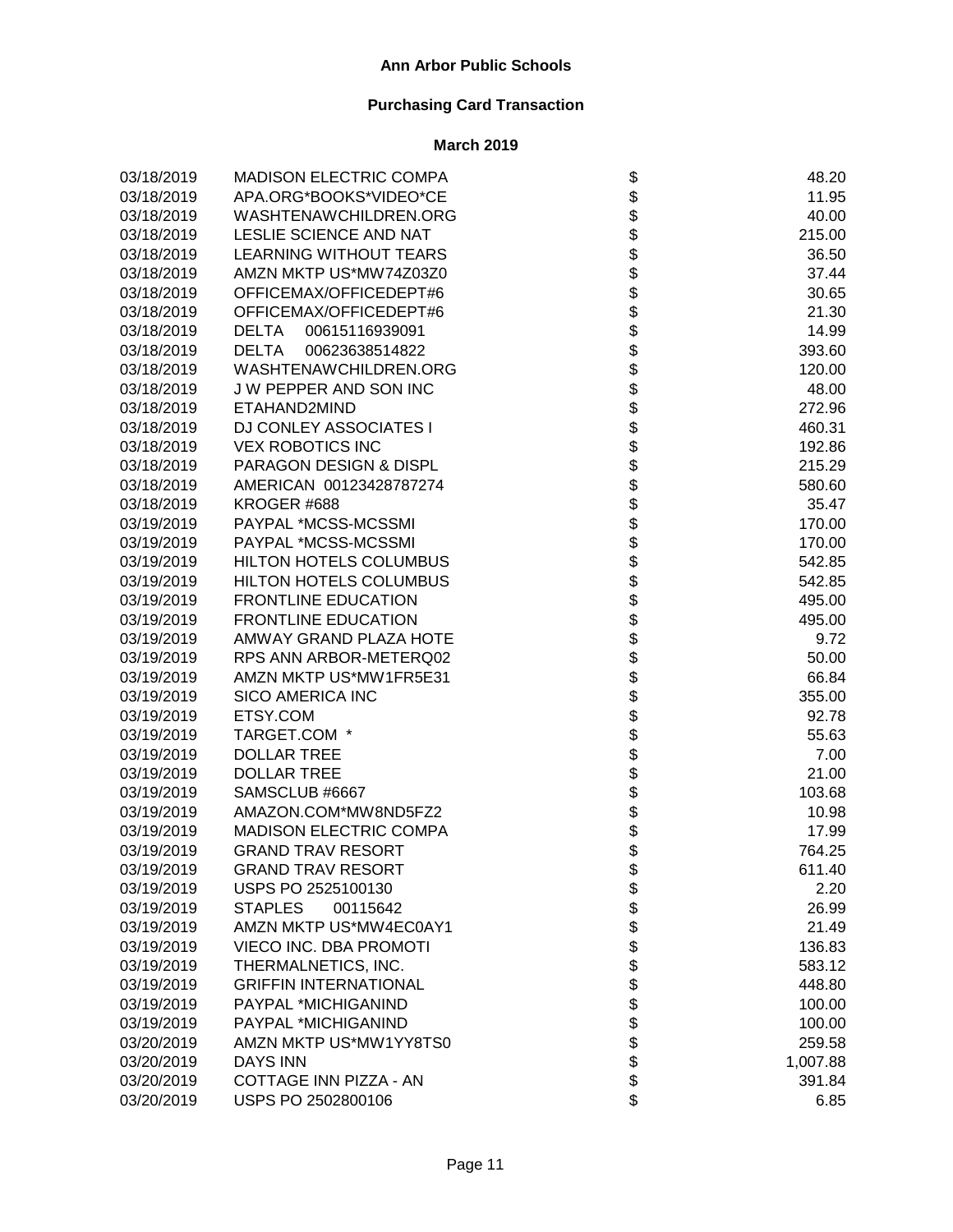| 03/20/2019 | ANN ARBOR TRANSPORTATI            |                                                                  | 30.00     |
|------------|-----------------------------------|------------------------------------------------------------------|-----------|
| 03/20/2019 | <b>BLUE CHIP HOTEL &amp; CASI</b> |                                                                  | 257.24    |
| 03/20/2019 | <b>BLUE CHIP HOTEL &amp; CASI</b> |                                                                  | 257.24    |
| 03/20/2019 | DOLLAR BILL COPYING               | \$\$\$                                                           | 47.79     |
| 03/20/2019 | USPS PO 2502810107                |                                                                  | 7.35      |
| 03/20/2019 | RPS ANN ARBOR-METERQ02            |                                                                  | 2.70      |
| 03/20/2019 | AMZN MKTP US*MW2SH7T90            |                                                                  | 59.99     |
| 03/20/2019 | AMZN MKTP US*MW6D65ZL2            |                                                                  | 180.91    |
| 03/20/2019 | AMZN MKTP US*MI6ZB8Z61            |                                                                  | 35.97     |
| 03/20/2019 | AMZN MKTP US*MW0Y33T60            |                                                                  | 57.86     |
| 03/20/2019 | MEIJER INC #64<br>Q <sub>01</sub> |                                                                  | 8.98      |
| 03/20/2019 | AMZN MKTP US*MW8NG3LL2            |                                                                  | 108.91    |
| 03/20/2019 | AMZN MKTP US*MW0AF64W2            |                                                                  | 40.49     |
| 03/20/2019 | THE HOME DEPOT #2721              |                                                                  | 164.56    |
| 03/20/2019 | <b>GRAND TRAV RESORT</b>          |                                                                  | 613.20    |
| 03/20/2019 | <b>MADISON ELECTRIC COMPA</b>     |                                                                  | 198.70    |
| 03/20/2019 | OFFICEMAX/OFFICEDEPT#6            |                                                                  | 39.50     |
| 03/20/2019 | <b>SIGNUPGENIUS</b>               |                                                                  | 49.99     |
| 03/20/2019 | AMZN MKTP US*MW19I9LQ2            |                                                                  | 30.99     |
| 03/20/2019 | AMZN MKTP US*MW3VC7LF2            |                                                                  | 63.36     |
| 03/20/2019 | NATIONAL SCHOOL BOARD             |                                                                  | 90.00     |
| 03/21/2019 | DTE ENERGY 800-477-474            |                                                                  | 2,677.83  |
| 03/21/2019 | DTE ENERGY 800-477-474            |                                                                  | 5,575.50  |
| 03/21/2019 | DTE ENERGY 800-477-474            |                                                                  | 6,759.00  |
| 03/21/2019 | DTE ENERGY 800-477-474            | \$\$\$\$\$\$\$\$\$\$\$\$\$\$\$\$\$\$\$\$\$\$\$\$\$\$\$\$\$\$\$\$ | 2,799.31  |
| 03/21/2019 | DTE ENERGY 800-477-474            |                                                                  | 5,585.89  |
| 03/21/2019 | DTE ENERGY 800-477-474            |                                                                  | 2,738.56  |
| 03/21/2019 | DTE ENERGY 800-477-474            |                                                                  | 35,782.78 |
| 03/21/2019 | DTE ENERGY 800-477-474            |                                                                  | 1,204.80  |
| 03/21/2019 | DTE ENERGY 800-477-474            |                                                                  | 1,523.72  |
| 03/21/2019 | DTE ENERGY 800-477-474            |                                                                  | 43.17     |
| 03/21/2019 | DTE ENERGY 800-477-474            |                                                                  | 2,404.48  |
| 03/21/2019 | DTE ENERGY 800-477-474            | \$                                                               | 2,480.42  |
| 03/21/2019 | DTE ENERGY 800-477-474            | \$                                                               | 688.49    |
| 03/21/2019 | DTE ENERGY 800-477-474            | \$                                                               | 84.78     |
| 03/21/2019 | DTE ENERGY 800-477-474            |                                                                  | 84.78     |
| 03/21/2019 | DTE ENERGY 800-477-474            | Φ                                                                | 84.78     |
| 03/21/2019 | DTE ENERGY 800-477-474            |                                                                  | 84.78     |
| 03/21/2019 | TEACHERS COLLEGE WEB C            |                                                                  | 850.00    |
| 03/21/2019 | TEACHERS COLLEGE WEB C            |                                                                  | 850.00    |
| 03/21/2019 | TEACHERS COLLEGE WEB C            |                                                                  | 850.00    |
| 03/21/2019 | TEACHERS COLLEGE WEB C            |                                                                  | 850.00    |
| 03/21/2019 | TEACHERS COLLEGE WEB C            |                                                                  | 850.00    |
| 03/21/2019 | TEACHERS COLLEGE WEB C            |                                                                  | 850.00    |
| 03/21/2019 | DOLLAR BILL COPYING               |                                                                  | 533.83    |
| 03/21/2019 | AMZN MKTP US*MW6O06AB0            | <b>8888888888</b>                                                | 89.97     |
| 03/21/2019 | MEIJER INC #64<br>Q01             |                                                                  | (15.98)   |
| 03/21/2019 | PIZZA HOUSE - ANN ARBO            |                                                                  | 174.19    |
| 03/21/2019 | <b>MACUL</b>                      | \$                                                               | 229.00    |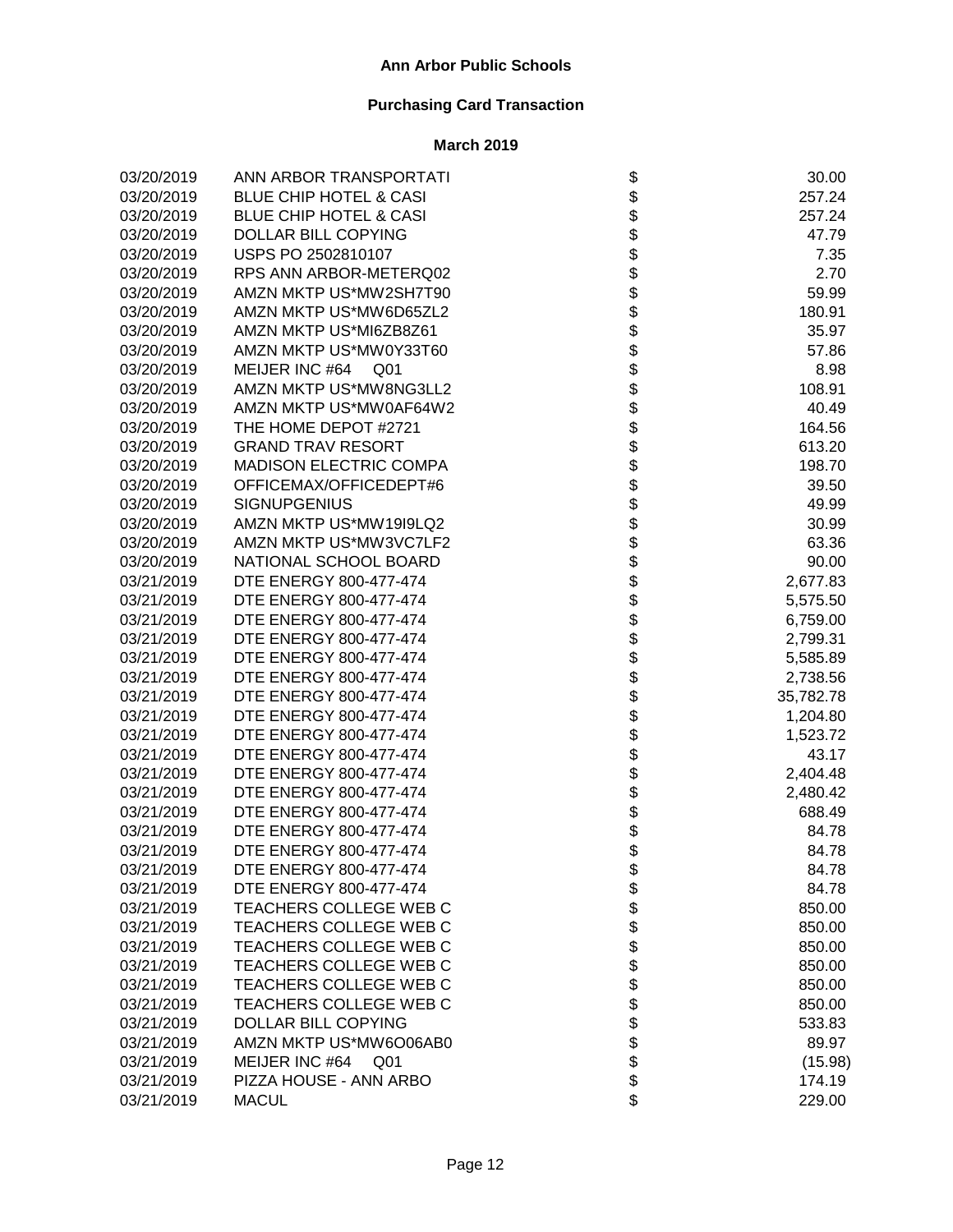| 03/21/2019 | AMZN MKTP US*MI5HD4ZI0            | \$                                | 6.82     |
|------------|-----------------------------------|-----------------------------------|----------|
| 03/21/2019 | AMZN MKTP US*MW82X20L1            |                                   | 237.61   |
| 03/21/2019 | AMZN MKTP US*MW6YP5LB2            |                                   | 67.96    |
| 03/21/2019 | JIMMY JOHNS # 90016 M             |                                   | 264.88   |
| 03/21/2019 | 00623637887891<br><b>DELTA</b>    |                                   | 416.60   |
| 03/21/2019 | <b>DELTA</b><br>00623637887902    |                                   | 416.60   |
| 03/21/2019 | JIMMY JOHNS # 90028 -             |                                   | 84.84    |
| 03/21/2019 | APEX LEARNING INC.                |                                   | 87.55    |
| 03/21/2019 | LITTLE CAESARS 0007 00            |                                   | 19.85    |
| 03/21/2019 | PANERA BREAD #600874              |                                   | 84.88    |
| 03/21/2019 | AMZN MKTP US*MI9HX7N91            |                                   | 159.80   |
| 03/21/2019 | AMZN MKTP US*MW48Z40X1            |                                   | 38.97    |
| 03/21/2019 | <b>STADIUM HARDWARE</b>           |                                   | 96.78    |
| 03/21/2019 | SQU*SQ *DETROIT METAL             |                                   | 186.00   |
| 03/21/2019 | WATER RSRCS COMSNR OFC            |                                   | 151.20   |
| 03/21/2019 | CKO*WWW.ISTOCKPHOTO.C             |                                   | 12.00    |
| 03/21/2019 | <b>MADISON ELECTRIC COMPA</b>     |                                   | 538.15   |
| 03/21/2019 | <b>QUILL CORPORATION</b>          |                                   | 8.82     |
| 03/21/2019 | <b>DOLLAR BILL COPYING</b>        |                                   | 336.14   |
| 03/21/2019 | NATIONAL ASSOCIATION F            |                                   | 1,035.00 |
| 03/21/2019 | <b>DOLLAR BILL COPYING</b>        |                                   | 54.15    |
| 03/21/2019 | DOMINO'S 1109                     |                                   | 78.89    |
| 03/21/2019 | USPS PO 2502820113                |                                   | 55.00    |
| 03/21/2019 | <b>WASHTENAW DAIRY</b>            |                                   | 40.00    |
| 03/21/2019 | DJ CONLEY ASSOCIATES I            |                                   | 115.55   |
| 03/21/2019 | NATIONAL SCHOOL BOARD             | ֍֎֍֎֍֍֍֍֍֍֍֍֍֍֍֍֍֍֍֍֍֍֍֍֍֍֍֍֍֍֍֍֍ | 90.00    |
| 03/22/2019 | CSI*SIGNMEUP.COM CONFE            |                                   | 540.00   |
| 03/22/2019 | <b>IMSE</b>                       |                                   | 1,175.00 |
| 03/22/2019 | OFFICEMAX/OFFICEDEPT#6            |                                   | 113.92   |
| 03/22/2019 | AMZN MKTP US*MW8BU5NL2            |                                   | 224.37   |
| 03/22/2019 | INT*IN *TBP PRODUCTION            |                                   | 400.00   |
| 03/22/2019 | AMZN MKTP US*MW2YK6NO2            |                                   | 380.48   |
| 03/22/2019 | CROWNE PLAZA LANSING W            |                                   | 279.84   |
| 03/22/2019 | USPS PO 2502800106                |                                   | 7.40     |
| 03/22/2019 | AMAZON.COM*MW3SK20G0              |                                   | 50.20    |
| 03/22/2019 | AMZN MKTP US*MW7G651T1            |                                   | 12.70    |
| 03/22/2019 | AMZN MKTP US*MW0PC71D1            | \$                                | 239.42   |
| 03/22/2019 | <b>TRAVEL INSURANCE POLIC</b>     |                                   | 54.16    |
| 03/22/2019 | <b>BLUE CHIP HOTEL &amp; CASI</b> |                                   | (8.91)   |
| 03/22/2019 | MAILCHIMP *MONTHLY                |                                   | 165.00   |
| 03/22/2019 | SQ *SQ *NAP TIME PROJE            |                                   | 338.76   |
| 03/22/2019 | OFFICEMAX/OFFICEDEPT#6            |                                   | 10.72    |
| 03/22/2019 | AMAZON.COM*MW72P3ZG2              |                                   | 25.45    |
| 03/22/2019 | <b>ASSOC SUPERV AND CURR</b>      |                                   | 239.00   |
| 03/22/2019 | ARBOR SPRINGS WATER CO            |                                   | 473.00   |
| 03/22/2019 | AMZN MKTP US*MW72J3N22            |                                   | 34.05    |
| 03/22/2019 | AMZN MKTP US*MW0DQ7060            |                                   | 194.01   |
| 03/22/2019 | AMZN MKTP US*MW72J3N22            |                                   | 62.26    |
| 03/22/2019 | OFFICE DEPOT #1170                | \$\$\$\$\$\$\$\$\$\$\$\$\$        | 11.10    |
|            |                                   |                                   |          |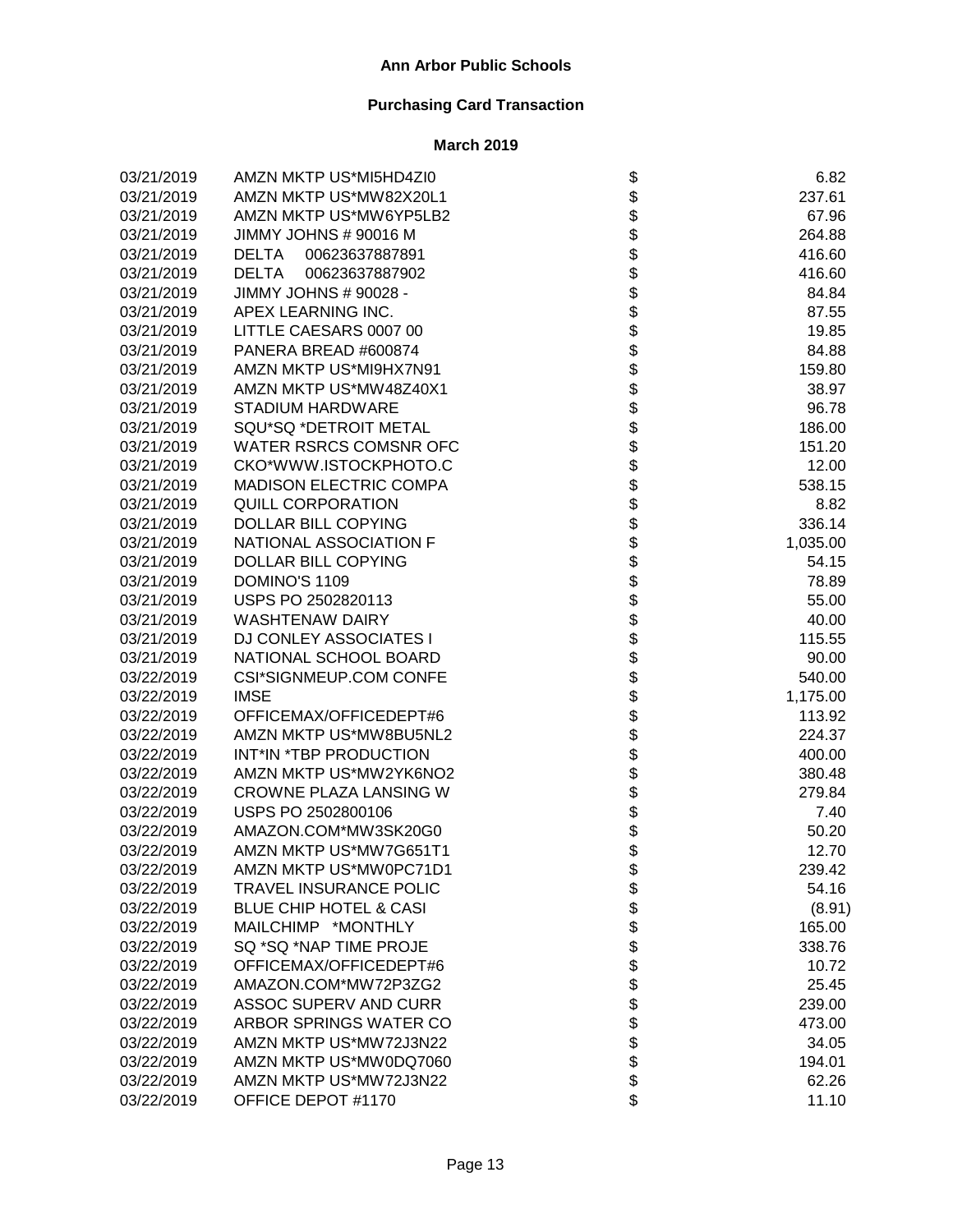| 03/22/2019 | OFFICEMAX/OFFICEDEPT#6            | \$                         | 319.90   |
|------------|-----------------------------------|----------------------------|----------|
| 03/22/2019 | AMAZON.COM*MW0GT9NS2              |                            | 16.95    |
| 03/22/2019 | <b>MADISON ELECTRIC COMPA</b>     |                            | 330.52   |
| 03/22/2019 | RPS ANN ARBOR-METERQ02            |                            | 2.40     |
| 03/22/2019 | <b>DELTA</b><br>00623635428500    |                            | 312.60   |
| 03/22/2019 | <b>DELTA</b><br>00623635428485    |                            | 312.60   |
| 03/22/2019 | <b>DELTA</b><br>00623635428496    |                            | 312.60   |
| 03/22/2019 | <b>DELTA</b><br>00623635428474    |                            | 312.60   |
| 03/22/2019 | <b>DELTA</b><br>00623635428511    |                            | 312.60   |
| 03/22/2019 | THE UPS STORE 4295                |                            | 7.00     |
| 03/22/2019 | USPS PO 2502800106                |                            | 8.05     |
| 03/22/2019 | SP * 3DOODLERUSA                  |                            | 599.00   |
| 03/22/2019 | ANN ARBOR TRANSPORTATI            |                            | 90.00    |
| 03/22/2019 | JOANN STORES*JOANN.COM            |                            | 14.25    |
| 03/22/2019 | <b>BOILERS CONTROLS &amp; EQU</b> |                            | 511.00   |
| 03/22/2019 | 525 SHELBY LOT                    |                            | 25.00    |
| 03/25/2019 | <b>COUNTRY INN</b>                |                            | 102.12   |
| 03/25/2019 | <b>COUNTRY INN</b>                |                            | 204.24   |
| 03/25/2019 | AMZN MKTP US*MW6FK9PO1            |                            | 184.77   |
| 03/25/2019 | RPS ANN ARBOR-METERQ02            |                            | 1.20     |
| 03/25/2019 | AMAZON.COM*MW4HR4X71              |                            | 33.98    |
| 03/25/2019 | CROWNE PLAZA LANSING W            |                            | 279.84   |
| 03/25/2019 | OAKLAND SCHOOLS-RC INT            |                            | 45.00    |
| 03/25/2019 | AMAZON.COM*MW1HQ3P41              |                            | 79.00    |
| 03/25/2019 | AMZN MKTP US*MW0W11JC2            |                            | 115.50   |
| 03/25/2019 | AMZN MKTP US*MW0OU13M2            |                            | 13.44    |
| 03/25/2019 | AMZN MKTP US*MW7TI3PS0            |                            | 749.50   |
| 03/25/2019 | AMZN MKTP US*MW0O03GT1            |                            | 20.98    |
| 03/25/2019 | AMZN MKTP US*MW4RL8XJ1            |                            | 209.94   |
| 03/25/2019 | AMZN MKTP US*MW56443A2            |                            | 107.97   |
| 03/25/2019 | AMZN MKTP US*MW4UB23H2            |                            | 258.94   |
| 03/25/2019 | AMAZON.COM*MW9O09GT1              |                            | 127.02   |
| 03/25/2019 | FOUR POINTS BY SHERATO            |                            | 1,102.82 |
| 03/25/2019 | FOUR POINTS BY SHERATO            |                            | 1,102.82 |
| 03/25/2019 | FOUR POINTS BY SHERATO            |                            | 1,102.82 |
| 03/25/2019 | <b>FOUR POINTS BY SHERATO</b>     | \$                         | 100.00   |
| 03/25/2019 | FOUR POINTS BY SHERATO            | \$                         | 1,002.82 |
| 03/25/2019 | <b>CROWNE PLAZA LANSING W</b>     |                            | 315.70   |
| 03/25/2019 | WALMART.COM                       |                            | (157.93) |
| 03/25/2019 | WALMART.COM                       |                            | 157.93   |
| 03/25/2019 | OFFICEMAX/OFFICEDEPT#6            |                            | 49.66    |
| 03/25/2019 | <b>EAI EDUCATION</b>              |                            | 14.50    |
| 03/25/2019 | <b>STUDENT PUBLICATION #0</b>     |                            | 280.00   |
| 03/25/2019 | <b>TWITTER ONLINE ADS</b>         |                            | 12.00    |
| 03/25/2019 | OFFICEMAX/OFFICEDEPT#6            |                            | 121.47   |
| 03/25/2019 | AMAZON.COM*MW76C2PK0              | \$\$\$\$\$\$\$\$\$\$\$\$\$ | 22.18    |
| 03/25/2019 | USPS PO 2502810103                |                            | 29.70    |
| 03/25/2019 | DOLLAR BILL COPYING               |                            | 32.53    |
| 03/25/2019 | AUTOZONE #4324                    |                            | 92.16    |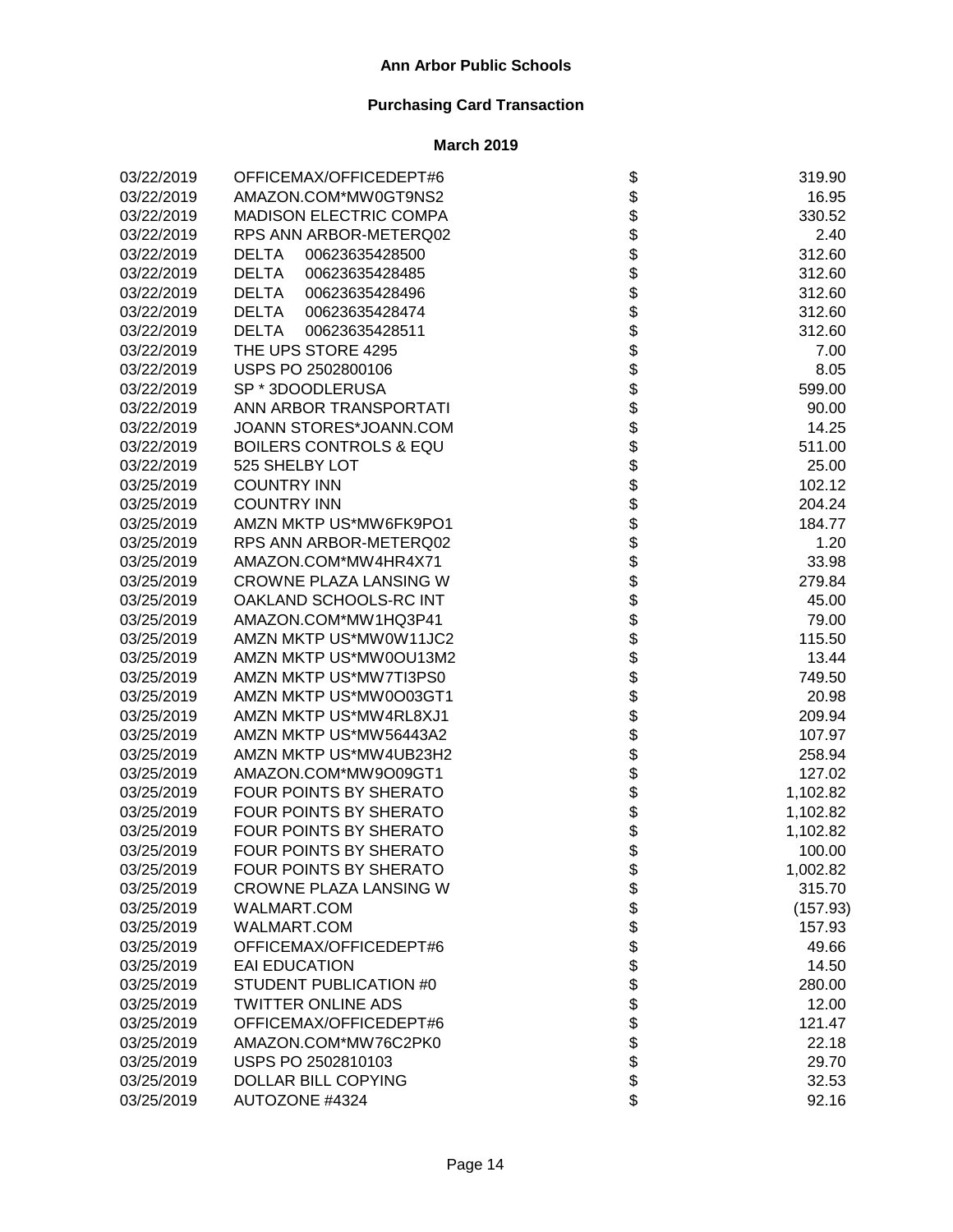| 03/25/2019 | <b>QUILL CORPORATION</b>          |                            | 37.39     |
|------------|-----------------------------------|----------------------------|-----------|
| 03/25/2019 | STADIUM TROPHY INC                |                            | 455.00    |
| 03/25/2019 | AMAZON.COM*MW7Z90GF1              |                            | 90.08     |
| 03/25/2019 | AMZN MKTP US*MW6UY81X0            |                            | 9.95      |
| 03/25/2019 | BARNES&NOBLE.COM-BN               |                            | 651.69    |
| 03/25/2019 | SHERWIN WILLIAMS 70176            |                            | 61.20     |
| 03/25/2019 | USPS PO 2502820113                |                            | 23.30     |
| 03/25/2019 | AMAZON.COM*MW6TS7AU2              |                            | 67.80     |
| 03/25/2019 | SQ *SQ *DOM BAKERIES              |                            | (36.00)   |
| 03/25/2019 | NATIONAL ENERGY CONTRO            |                            | 342.13    |
| 03/25/2019 | <b>DJ CONLEY ASSOCIATES I</b>     |                            | 36.56     |
| 03/25/2019 | AMZN MKTP US*MW1LS8GZ0            |                            | 75.00     |
| 03/25/2019 | <b>MASB</b>                       |                            | 90.00     |
| 03/26/2019 | <b>BEST TRANSPORTATION OF</b>     |                            | 82.00     |
| 03/26/2019 | DOLLAR BILL COPYING               |                            | 238.04    |
| 03/26/2019 | <b>BOILERS CONTROLS &amp; EQU</b> |                            | 1,229.27  |
| 03/26/2019 | THERMALNETICS, INC.               |                            | 757.58    |
| 03/26/2019 | AMZN MKTP US*MW5UR7GJ0            |                            | 71.99     |
| 03/26/2019 | THE RIEGLE PRESS                  |                            | 17.40     |
| 03/26/2019 | AMZN MKTP US*MW1FB6ET2            |                            | 8.19      |
| 03/26/2019 | <b>DOLLAR TREE</b>                |                            | 30.00     |
| 03/26/2019 | AMAZON.COM*MW2LH3ES2              |                            | 46.84     |
| 03/26/2019 | <b>ENTERPRISE RENT-A-CAR</b>      |                            | 324.80    |
| 03/26/2019 | <b>ENTERPRISE RENT-A-CAR</b>      |                            | 365.76    |
| 03/26/2019 | AMZN MKTP US*MW57M5GJ0            |                            | 73.53     |
| 03/26/2019 | AMZN MKTP US*MW0647EY2            |                            | 98.96     |
| 03/27/2019 | <b>WPY*FOOD GATHERERS</b>         |                            | 32.00     |
| 03/27/2019 | 00682080653671<br>DELTA           |                            | 30.00     |
| 03/27/2019 | AMZN MKTP US*MW7OM0M41            |                            | 19.99     |
| 03/27/2019 | <b>CENTRAL MICHIGAN PAPER</b>     |                            | 325.89    |
| 03/27/2019 | KROGER #605                       |                            | 86.09     |
| 03/27/2019 | <b>MUSEUM AFRCN AM HI</b>         |                            | 185.00    |
| 03/27/2019 | <b>WPY*FOOD GATHERERS</b>         |                            | 32.00     |
| 03/27/2019 | AMZN MKTP US*MW6YK81E2            |                            | 44.97     |
| 03/27/2019 | FIVE BELOW 599                    |                            | 5.00      |
| 03/27/2019 | AMZN MKTP US*MW9LC5M20            |                            | 29.97     |
| 03/27/2019 | <b>MARRIOTT COPLEY PLACE</b>      | Ф                          | 511.59    |
| 03/27/2019 | <b>MARRIOTT COPLEY PLACE</b>      |                            | 511.59    |
| 03/27/2019 | <b>MARRIOTT COPLEY PLACE</b>      |                            | 511.59    |
| 03/27/2019 | <b>MARRIOTT COPLEY PLACE</b>      |                            | 511.59    |
| 03/27/2019 | <b>MARRIOTT COPLEY PLACE</b>      |                            | 511.59    |
| 03/27/2019 | AMZN MKTP US*MW91X1062            |                            | 176.51    |
| 03/27/2019 | <b>ASBO</b>                       |                            | 230.00    |
| 03/27/2019 | PANERA BREAD #600876              |                            | (5.42)    |
| 03/27/2019 | LOWES #00734*                     | \$\$\$\$\$\$\$\$\$\$\$\$\$ | 219.89    |
| 03/27/2019 | <b>ALRO STEEL CORP</b>            |                            | 81.13     |
| 03/28/2019 | <b>CITY OF ANN ARBOR</b>          |                            | 15,190.78 |
| 03/28/2019 | <b>TARGET</b><br>00006346         |                            | 103.67    |
| 03/28/2019 | CANVA* 02276-7467711              |                            | 3.00      |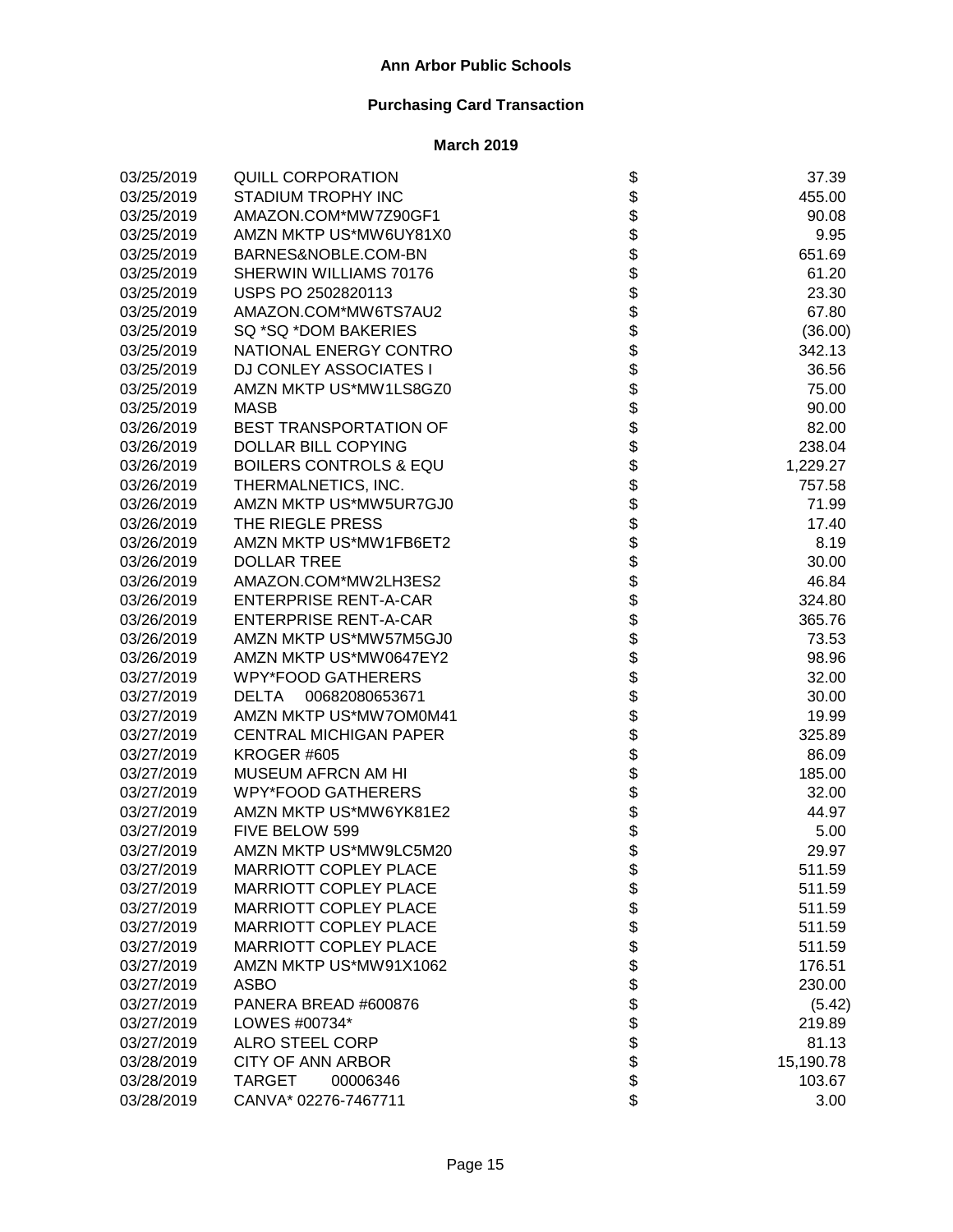| 03/28/2019 | PANERA BREAD #600874          |                    | 77.69     |
|------------|-------------------------------|--------------------|-----------|
| 03/28/2019 | PANERA BREAD #600874          |                    | 9.95      |
| 03/28/2019 | <b>DEMCO INC</b>              |                    | 47.95     |
| 03/28/2019 | AMAZON.COM                    |                    | (79.00)   |
| 03/28/2019 | AMAZON.COM*MW0UN1590          |                    | 95.97     |
| 03/28/2019 | AMAZON.COM*MW3BN2BP1          |                    | 149.99    |
| 03/28/2019 | OFFICE DEPOT #1079            |                    | 12.23     |
| 03/28/2019 | OFFICEMAX/OFFICEDEPT#6        |                    | 5.39      |
| 03/28/2019 | <b>AIRLINES PARKING</b>       |                    | 30.00     |
| 03/28/2019 | CLEARME.COM *855-2532         |                    | 179.00    |
| 03/28/2019 | D J*WALL-ST-JOURNAL           |                    | 19.49     |
| 03/28/2019 | <b>FINGERLE LUMBER CO</b>     |                    | 17.73     |
| 03/28/2019 | AMZN MKTP US*MW97H1HX1        |                    | 47.90     |
| 03/28/2019 | <b>WEBER S INN</b>            |                    | 97.65     |
| 03/28/2019 | SAMS CLUB #6667               |                    | 408.24    |
| 03/28/2019 | AMZN MKTP US*MW2G29PG2        |                    | 39.97     |
| 03/28/2019 | <b>SCHOOL HEALTH CORP</b>     |                    | 88.85     |
| 03/28/2019 | <b>WESTIN (WESTIN HOTELS)</b> |                    | 717.17    |
| 03/28/2019 | <b>NETLINK ENTERPRISES</b>    |                    | 73.97     |
| 03/28/2019 | <b>MAGNATAGVISIBLESYSTEMS</b> |                    | 39.41     |
| 03/28/2019 | <b>GRAINGER</b>               |                    | 14.00     |
| 03/28/2019 | THE HOME DEPOT #2721          |                    | 126.00    |
| 03/28/2019 | DELAWARE EXPRESS SHUTT        |                    | 53.60     |
| 03/28/2019 | DELAWARE EXPRESS SHUTT        |                    | 53.60     |
| 03/28/2019 | DELAWARE EXPRESS SHUTT        |                    | 53.60     |
| 03/28/2019 | OFFICE DEPOT #5910            |                    | 11.99     |
| 03/28/2019 | OFFICEMAX/OFFICEDEPT#6        |                    | 90.98     |
| 03/29/2019 | DTE ENERGY 800-477-474        |                    | 282.44    |
| 03/29/2019 | DTE ENERGY 800-477-474        |                    | 5,783.31  |
| 03/29/2019 | DTE ENERGY 800-477-474        |                    | 2,571.54  |
| 03/29/2019 | DTE ENERGY 800-477-474        |                    | 2,812.60  |
| 03/29/2019 | DTE ENERGY 800-477-474        |                    | 2,630.76  |
| 03/29/2019 | DTE ENERGY 800-477-474        |                    | 10,813.59 |
| 03/29/2019 | DTE ENERGY 800-477-474        |                    | 2,989.13  |
| 03/29/2019 | DTE ENERGY 800-477-474        |                    | 6,777.98  |
| 03/29/2019 | DTE ENERGY 800-477-474        |                    | 12,890.26 |
| 03/29/2019 | DTE ENERGY 800-477-474        | Φ                  | 58,482.45 |
| 03/29/2019 | DTE ENERGY 800-477-474        |                    | 26,021.70 |
| 03/29/2019 | DTE ENERGY 800-477-474        |                    | 2,519.90  |
| 03/29/2019 | DTE ENERGY 800-477-474        |                    | 1,895.76  |
| 03/29/2019 | DTE ENERGY 800-477-474        |                    | 23.41     |
| 03/29/2019 | DTE ENERGY 800-477-474        |                    | 2,267.81  |
| 03/29/2019 | DTE ENERGY 800-477-474        |                    | 1,068.14  |
| 03/29/2019 | CANVA* 02277-6233686          |                    | 3.00      |
| 03/29/2019 | FORESIGHT GROUP INC           |                    | 709.17    |
| 03/29/2019 | AMZN MKTP US*MW9AK1XC2        | <b>88888888888</b> | 47.03     |
| 03/29/2019 | AMZN MKTP US*MW9P57GH2        |                    | 466.42    |
| 03/29/2019 | AMAZON.COM*MW1GE88T1          |                    | 79.00     |
| 03/29/2019 | AMZN MKTP US*MW24L4BF1        | \$                 | 687.80    |